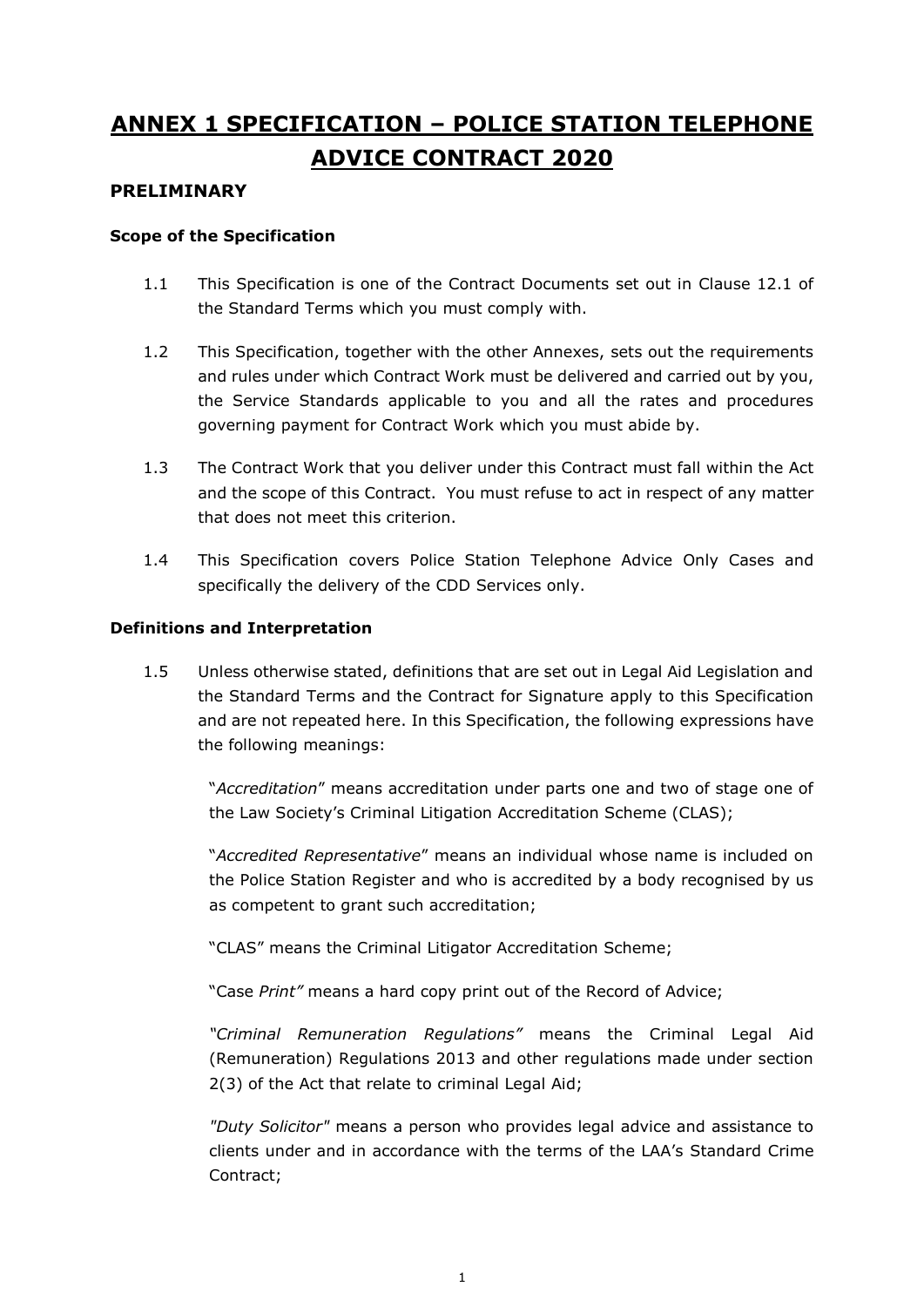"*FTE*" means full time equivalent;

*"Home Office"* means the department within the Home Office which deals with immigration and asylum issues, currently the 'UK Border Agency'*;*

"*Implementation Plan*" means the implementation plan in the form set out in Annex 6 (Implementation Plan) as populated by us using the information you provided in your Tender Documents;

"*Implementation Period*" means the period from the Contract Start Date to 31 May 2020 (or any such other period that the parties may agree on);

"*Own Solicitor*" means a Solicitor who provides Advice and Assistance to a Client other than as a Duty Solicitor;

"*Police*" means the 43 police forces operating across England and Wales together with other third parties e.g. British Transport Police, Military Police or other prosecuting authorities that the LAA may authorise from time to time;

"*Police Concern*" means a Case identified by a Provider as raising concerns because of Police treatment or behaviour which may be detrimental to Clients or their legal rights or to the smooth running of the Services including difficulties in contacting the Police, speaking to Clients and poor or unusual local police practice;

*"Police Station Qualification"* or *"PSQ"* means the qualification which must be attained before a Solicitor or Counsel or Accredited Representative is eligible to provide the Services;

*"Police Station Register"* means the list maintained by us of all Accredited Representatives;

*"Probationary Representative*" means a person (including a Solicitor or Counsel) who is, under the Police Station Register Arrangements 2001 (as amended), registered with us as a Probationary Representative and who has not yet passed the relevant accreditation tests to provide CDD Services;

*"Record of Advice"* means the electronic record on ECMS detailing all actions and advice provided by you in relation to a Case;

"*Service Standards*" means the standards which the Services are required to meet in accordance with the terms of this Contract and for the avoidance of doubt this shall include the standards set out at paragraph 3 of Part A of this Annex 1 (Specification) and the KPI Annex;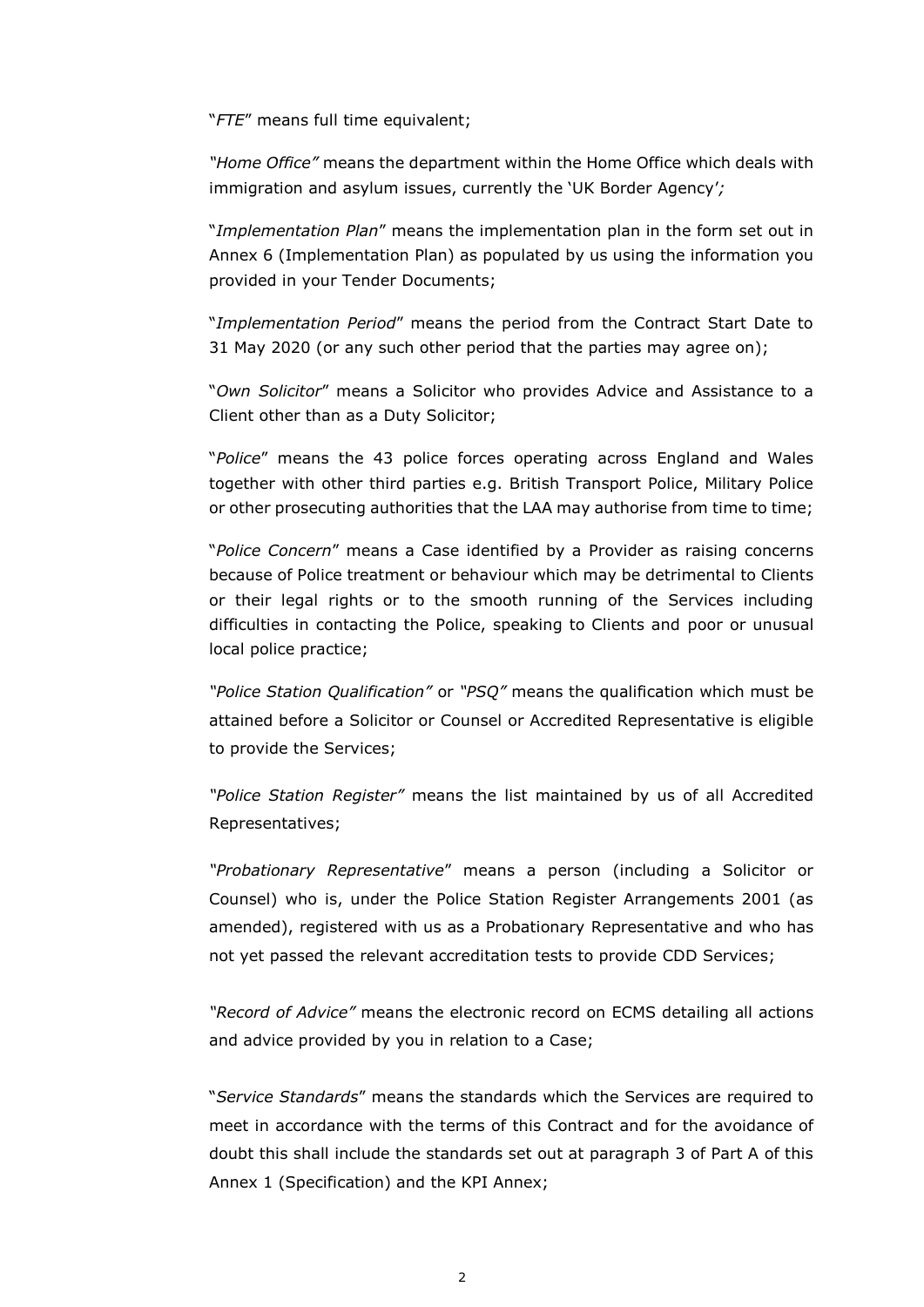"*Solicitor*" means a Solicitor of the Senior Courts of England and Wales;

"*Substantive Response*" means a response to a complaint containing a detailed analysis of the complaint, the most comprehensive response possible at the time, an indication of future investigations to be conducted and a timescale for resolution of the complaint. Simply confirming receipt of the complaint and indicating that further investigation is needed is not a Substantive Response;

"*Supervision Standards*" means the applicable standards set out in paragraphs 3.11 to 3.19 of Part A of this Specification;

"*Urgent Query*" means a query raised by our Contract Manager which we reasonably consider to be of an urgent nature and which we designate as such; and

"*Work Queue Screen*" means the interface in the ECMS which details Cases that have been allocated to you by the DSCC.

#### **2 DESCRIPTION OF THE POLICE STATION TELEPHONE ADVICE SERVICE**

- 2.1 A Client detained in Police custody is entitled to legal advice where they have requested such advice in accordance with s58 of the Police and Criminal Evidence Act (PACE) 1984. Depending on the nature of the matter in respect of which the Client has been detained and the circumstances of the Client this legal advice can be delivered either face to face by a Duty or Own Client Solicitor attending the Police Station or remotely via telephone.
- 2.2 The DSCC receives requests for legal advice at Police Stations from the Police and deploys to the Provider.
- 2.3 Upon receipt of a request for legal advice at a Police Station the DSCC will:
- 2.3.1 ascertain certain details from the police including:
- 2.3.1.1 Client's name and gender;
- 2.3.1.2 whether the Client is an adult or juvenile, whether an appropriate adult is required and whether the appropriate adult is on site or en route.
- 2.3.1.3 whether it is an advance booking or whether the Client is in detention and if so the:
- 2.3.1.3.1 Client's custody number;
- 2.3.1.3.2 name of location and contact details e.g. custody suite;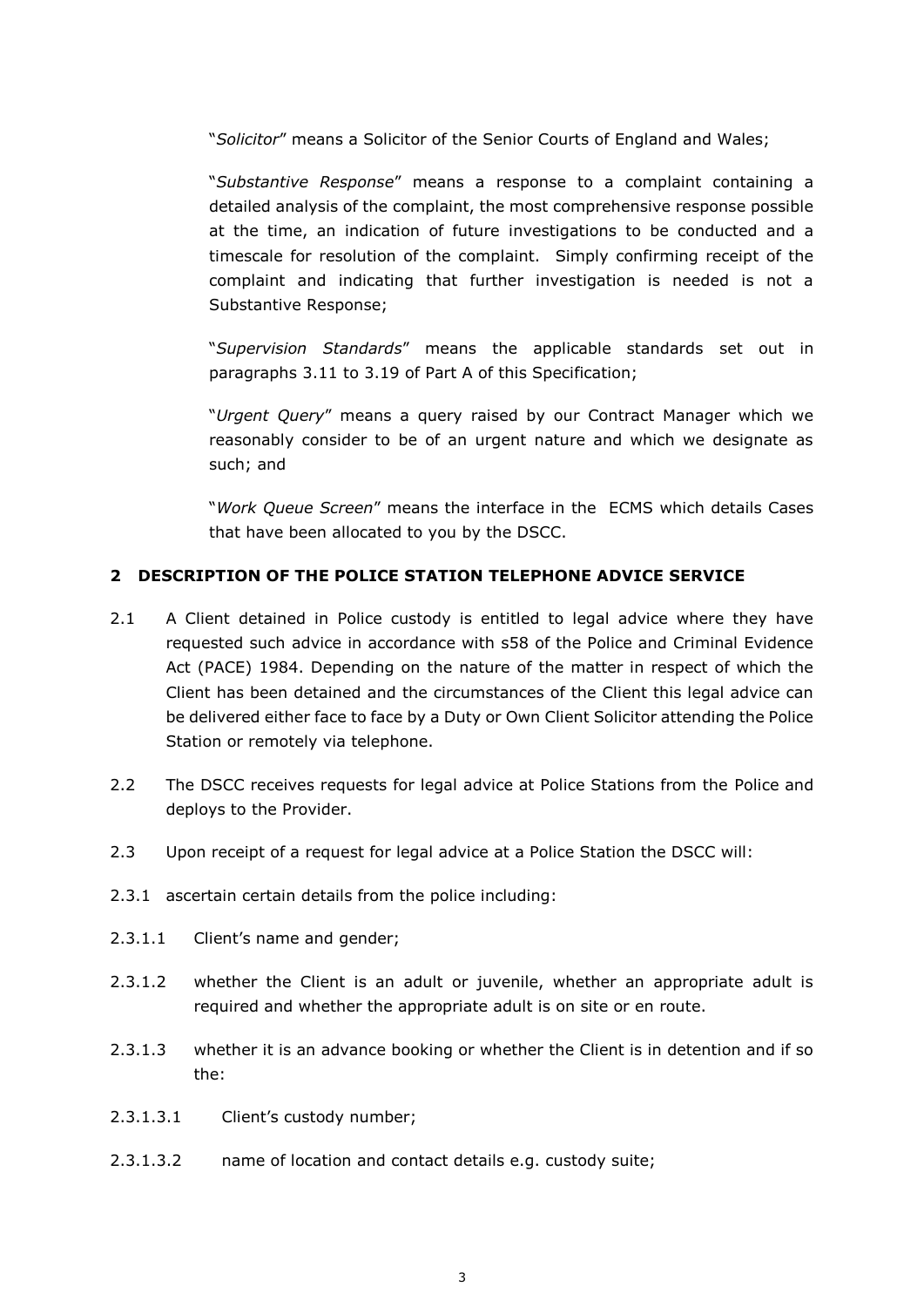- 2.3.1.3.3 Client's time and date of arrival;
- 2.3.1.4 the alleged offence(s) or whether it is a military case or an immigration matter;
- 2.3.1.5 whether an interview or identification procedure is likely to be scheduled and if so the date and likely time;
- 2.3.1.6 whether the Client has requested the services of their Own Solicitor or require a Duty Solicitor;
- 2.3.1.7 whether the Client has requested advice in Welsh or has other language needs that would require an interpreter or translator;
- 2.3.1.8 any other comments for example whether the Client is incapacitated;
- 2.3.2 input that information onto a form within the ECMS;
- 2.3.3 save the details referred to at paragraph 2.3.1 above in relation to the Case and issue the Police with a system generated unique reference number. This Case then remains within the ECMS database and can be retrieved at any time;
- 2.4 Where the DSCC ascertains that the matter involves an offence covered by the CDD Service and there is no interview or identification procedure scheduled within 90 minutes of the request being received, it will deploy the Case to an appropriate Provider using ECMS. Cases which are deployed to CDD will immediately appear in the relevant Providers' ECMS Work Queue Screen and must be actioned by a CDD Adviser in accordance with the terms of this Contract.
- 2.5 Not used.
- 2.6 Once a Case has been allocated to the CDD Service the relevant Adviser must telephone the Police Station, in accordance with the KPIs, in order to speak to the Client and provide advice as appropriate.
- 2.7 You may not refuse to pick up a Case referred to you from the DSCC. If for any reason, an Adviser considers that they are unable to provide effective advice to a Client, or they are having difficulty doing so then they must record why and must notify the DSCC as soon as reasonably possible.
- 2.8 You may only provide advice to Clients under this Contract who have been referred to you by the DSCC.
- 2.9 You may only provide advice under this Contract by telephone and may not attend the Client face to face at the Police Station or any other location.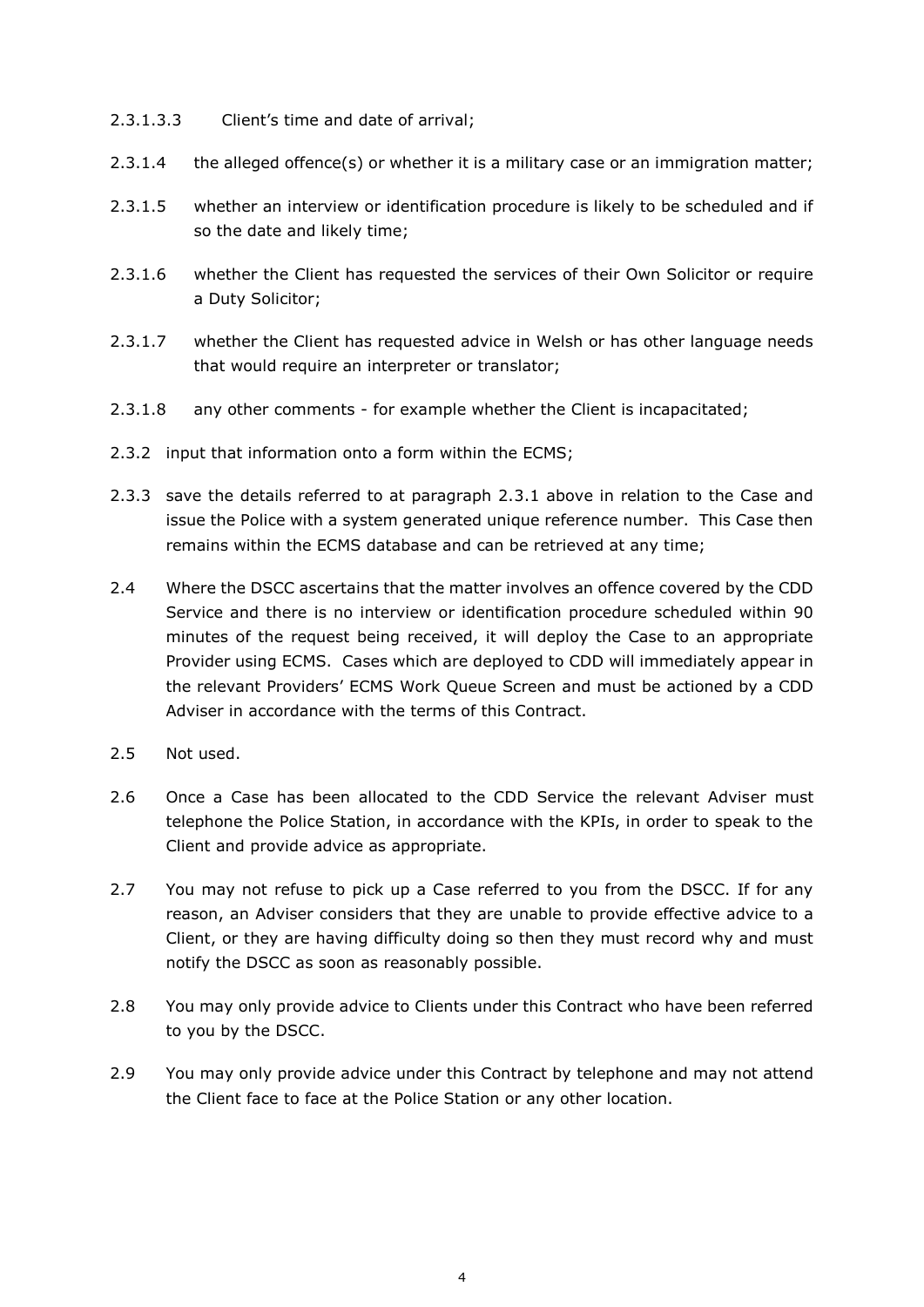- 2.10 We shall endeavour through the use of ECMS to ensure that an equal number of Cases are referred to each Provider delivering the CDD Service during the Contract Period.
- 2.11 Not used.
- 2.12 At our discretion, we may amend the distribution of referrals that are allocated to you from time to time. This may be done in circumstances where another Provider is unable to meet all or some of its obligations to deliver the relevant services, in the event of a short-term incident or over a longer period.

#### **3. TELEPHONE FACILITIES**

- 3.1 You must have a suitable secure telephone system which includes and/or provides:
	- 3.1.1 capacity to undertake a three way call to enable an Adviser, a Client and, if necessary, an interpreter to participate in the call;
	- 3.1.2 a secure telephone system capable of being able to respond to multiple calls. For example if an Adviser is already taking a call but another call for advice is made on that number you must have a divert or messaging facility so that the call can be received and responded to in line with the applicable KPIs;
	- 3.1.3 the ability to make outbound telephone calls and transfer calls to the DSCC or another Service Provider;
	- 3.1.4 one central telephone number on which your Advisers will be available; and
	- 3.1.5 a Business Continuity Plan which takes account of a major failure occurring in the telephone system.

#### **4. ELECTRONIC CASE MANAGEMENT SYSTEM (ECMS)**

- 4.1 You must be able to access Case details via the ECMS and are required to respond to Cases that appear in your Work Queue Screen following allocation from the DSCC. The ECMS will allow you to view work queues, accept Cases and log any actions taken to progress or close the Case.
- 4.2 You must comply with all the requirements of Annex 4 (IT Requirements).
- 4.3 You are required to ensure that all relevant information is recorded for all users of the Service in accordance with the requirements of Annex 7 (Reporting Requirements).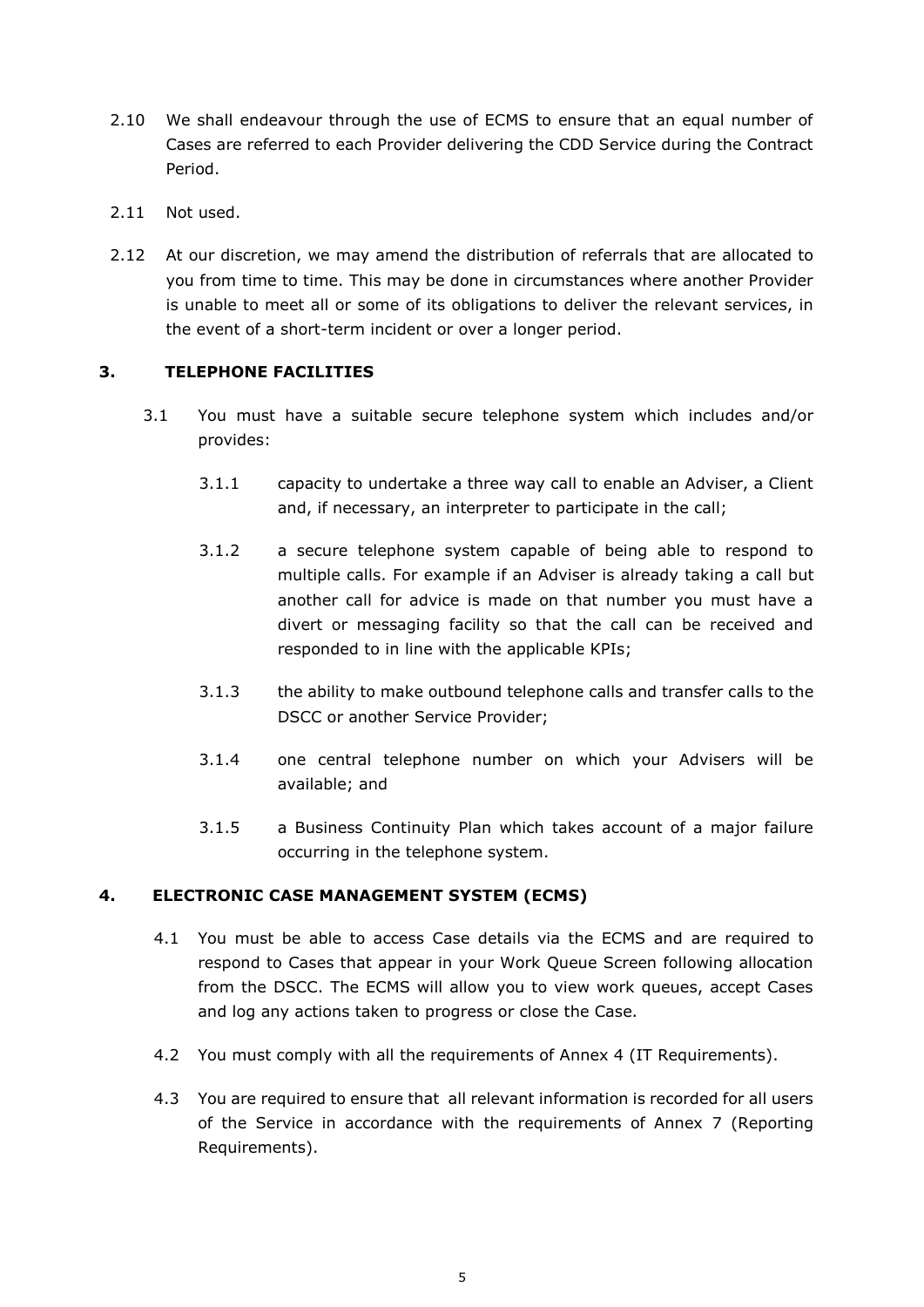- 4.4 The content of the ECMS and any entries made, are captured on a database owned by the LAA. The content, including access to historical Case records, will be made available to you. You are required to ensure that access to the content is controlled and secure and only authorised parties (i.e. Advisers/Supervisors) have access as required as further provided in Annex 4 (IT Requirements).
- 4.5 You are required to monitor the functionality provided by the ECMS or any replacement system the LAA may introduce in respect of the efficiency of the user transactions and recommend enhancements and/or corrections to these systems using the format prescribed by the LAA from time to time throughout the Contract Period.
- 4.6 You are only able to see, access and process Cases allocated to you and not those allocated to other Providers.

### **5. OFFICE REQUIREMENTS**

- 5.1 You may only perform Contract Work from the Office(s) specified in your Contract for Signature. You must notify us if you wish to perform Contract Work from a new Office. Where we are satisfied that the new Office meets the requirements of paragraph 5.2 we will amend the Contract for Signature to include such a new Office.
- 5.2 Your Office must be a building where you have a permanent presence which is suitable to cater for the needs of your personnel, enabling you to satisfy all relevant health and safety legislation and to protect Client confidentiality at all times throughout the Contract Period. Hotels, retail outlets and vehicles cannot count as Offices for these purposes.
- 5.3 You will be responsible for all costs associated with any requirement to relocate or open a new Office including any costs associated with connecting such Office to the ECMS.

### **6. THIRD PARTIES**

- 6.1 For the purpose of Clause 3 of the Standard Terms, unless otherwise specified in the Contract for Signature, as at the Contract Start Date, we have not consented to you appointing any Counsel or Approved Third Parties to undertake Contract Work on your behalf. Subject to paragraph 6.2 below you are permitted to appoint Agents to undertake Contract Work on your behalf. As applicable any such Agent must meet and comply with the Adviser and Supervisor requirements contained in this Contract.
- 6.2 Unless we provide you with written consent to the contrary not more than twenty five percent (25%) of the Contract Work you undertake may be delivered by an Agent.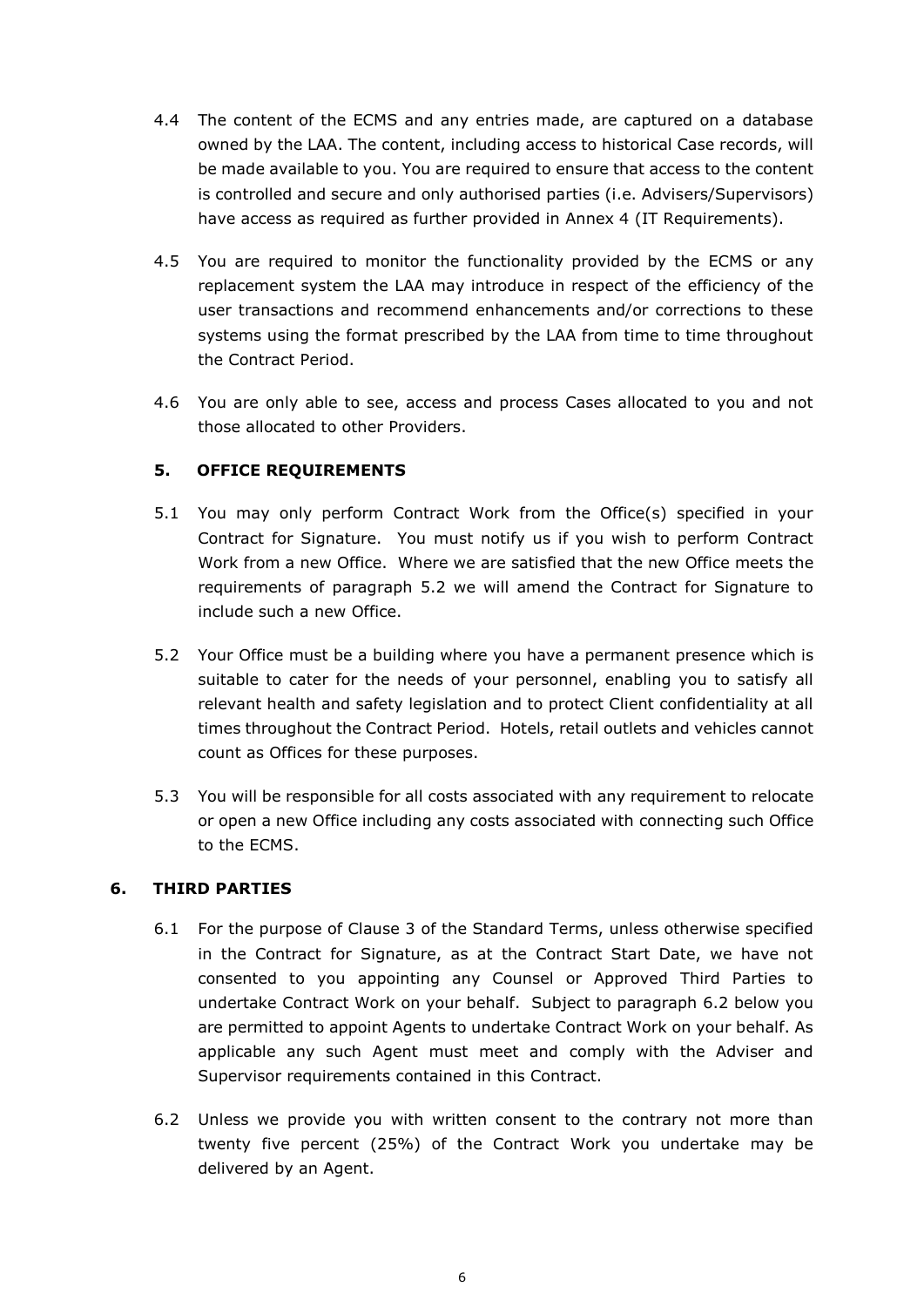6.3 For the avoidance of doubt, all Supervisors used in the delivery of the Services must be employed by you save that where there is a temporary and or unavoidable absence of an employed Supervisor an Agent may be appointed in their place. Unless otherwise agreed by us in writing an Agent may not act as a Supervisor to cover a temporary absence for a continuous period of more than four weeks.

#### **7. INTERPRETATION – NON ENGLISH SPEAKING CLIENTS**

- 7.1 When the Adviser establishes that an interpreter is required and for what language, the Adviser will telephone the Interpretation and Translation Facility to be connected to a relevant interpreter. The Adviser will brief the interpreter and then be connected to the Police Station using a three-way conference call.
- 7.2 We are responsible for managing the relationship with the Interpretation and Translation Facility and will pay the Interpretation and Translation Facility provider's fees for the usage of this service by Advisers in accordance with this Contract directly to the Interpretation and Translation Facility.
- 7.3 The interpreters and translators used by the Interpretation and Translation Facility may not be fully familiar with the nature of the CDD Service or of Police Station telephone advice more generally. Accordingly, you must provide such background information and explanation to the interpreter and/or translator as may reasonably be necessary in order to assist them in performing their role. Where an interpreter or translator is used on a Case the Adviser must record the individual's identification number in the Case notes.

### **8. TRAINING**

- 8.1 We will deliver generic training to you in relation to the process of receiving Cases and how the ECMS works. You are responsible for cascading all necessary information within your own organisation and ensuring that all Advisers are suitably trained to undertake the delivery of Contract Work. You will also be responsible for ensuring that all Advisers receive sufficient training to ensure effective provision of advice over the telephone and to Clients with varying communication needs. We require access to your Advisers during this time and have a right to attend training sessions.
- 8.2 We will supply you with training materials, which can be used to support Advisers in their delivery of Contract Work.
- 8.3 When any new Advisers are recruited, it will be your responsibility to ensure that they are suitably trained to deliver Contract Work and that all necessary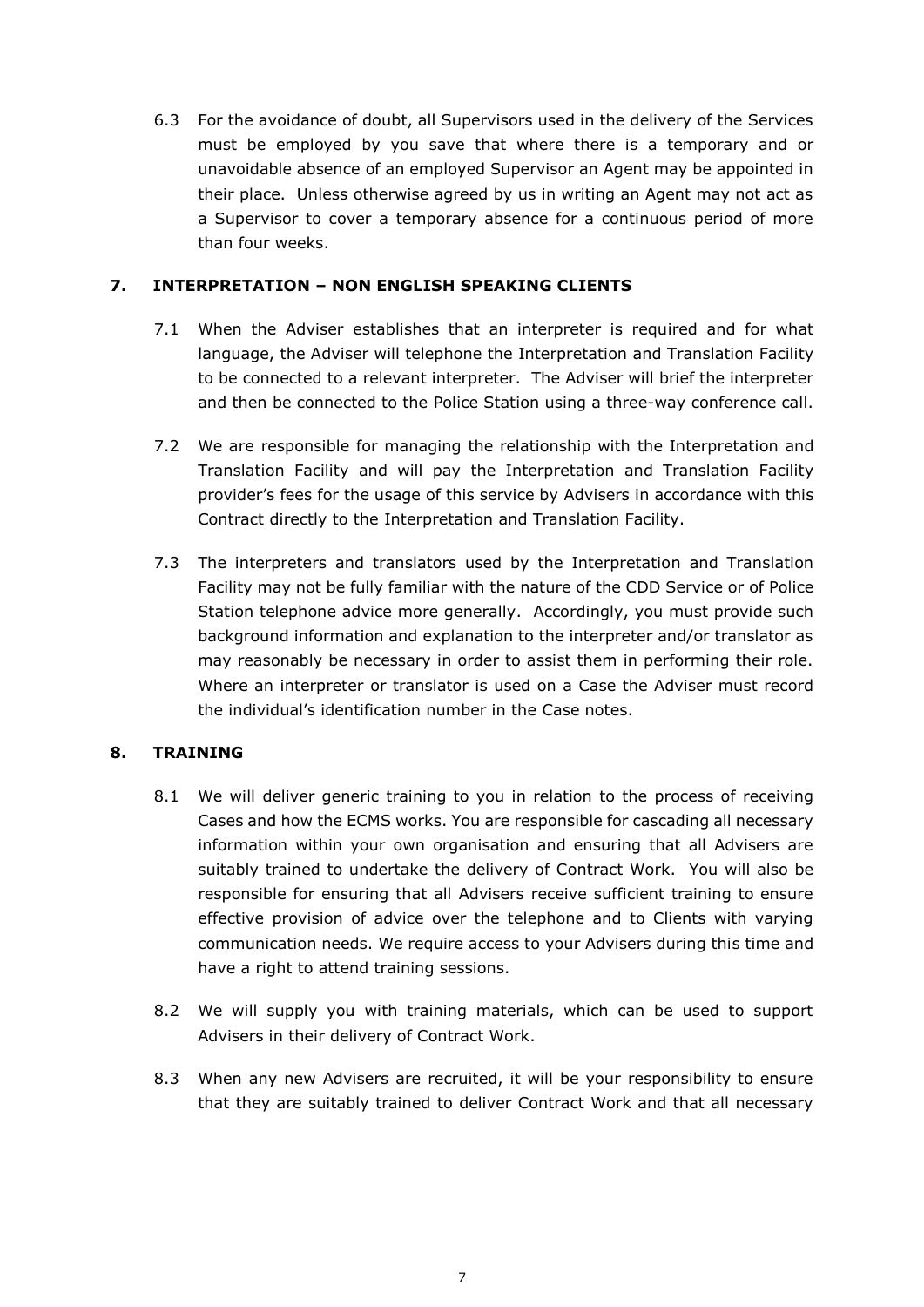training has been completed before they are permitted to deliver Contract Work without direct supervision from a Supervisor.

#### **9 MONITORING AND REPORTING**

- 9.1 All Case information must be recorded by Advisers on the ECMS. The DSCC will extract information from the ECMS to produce regular reports (including but not limited to those set out in Annex 7 – Reporting Requirements) to enable us to monitor relevant usage data and your performance of the Services.
- 9.2 Certain information contained in or extracted from these reports will also be made available to you to assist you with performance management.

#### **Requests for Records of Advice**

- 9.3 You may receive requests to provide a copy of the Record of Advice given by you in relation to a Case. Such requests may be received from either the Client or a Solicitor subsequently instructed to act on behalf of a Client. You are required to comply with all such requests properly made to you as soon as reasonably possible provided that you must not release the Record of Advice without receiving (i) written confirmation from the relevant Solicitor that they are acting for the relevant Client; and (ii) a copy of the relevant Client's signed consent/authority for you to release a copy of the Record of Advice to the appointed Solicitor. If the request is from the Client you must release the information as soon as reasonably possible provided you are satisfied as to the Client's identity.
- 9.4 You will need to obtain the Record of Advice from the DSCC. If the particular Case reference number is not known then you must include the following information to assist DSCC in quickly identifying the correct Case:

9.4.1 Client's full name;

9.4.2 Police Station where Client was held;

9.4.3 the date when the advice was given; and

9.4.4 the nature of the offence in respect of which advice was provided.

- 9.5 Upon a request being received by the DSCC they will forward the Record of Advice and any associated correspondence to you. It will then be your responsibility to respond to the request received by or on behalf of the Client.
- 9.6 You must reply to requests for Records of Advice within 3 Business Days of receipt of the request. No extra charge may be made by you for providing these Records of Advice.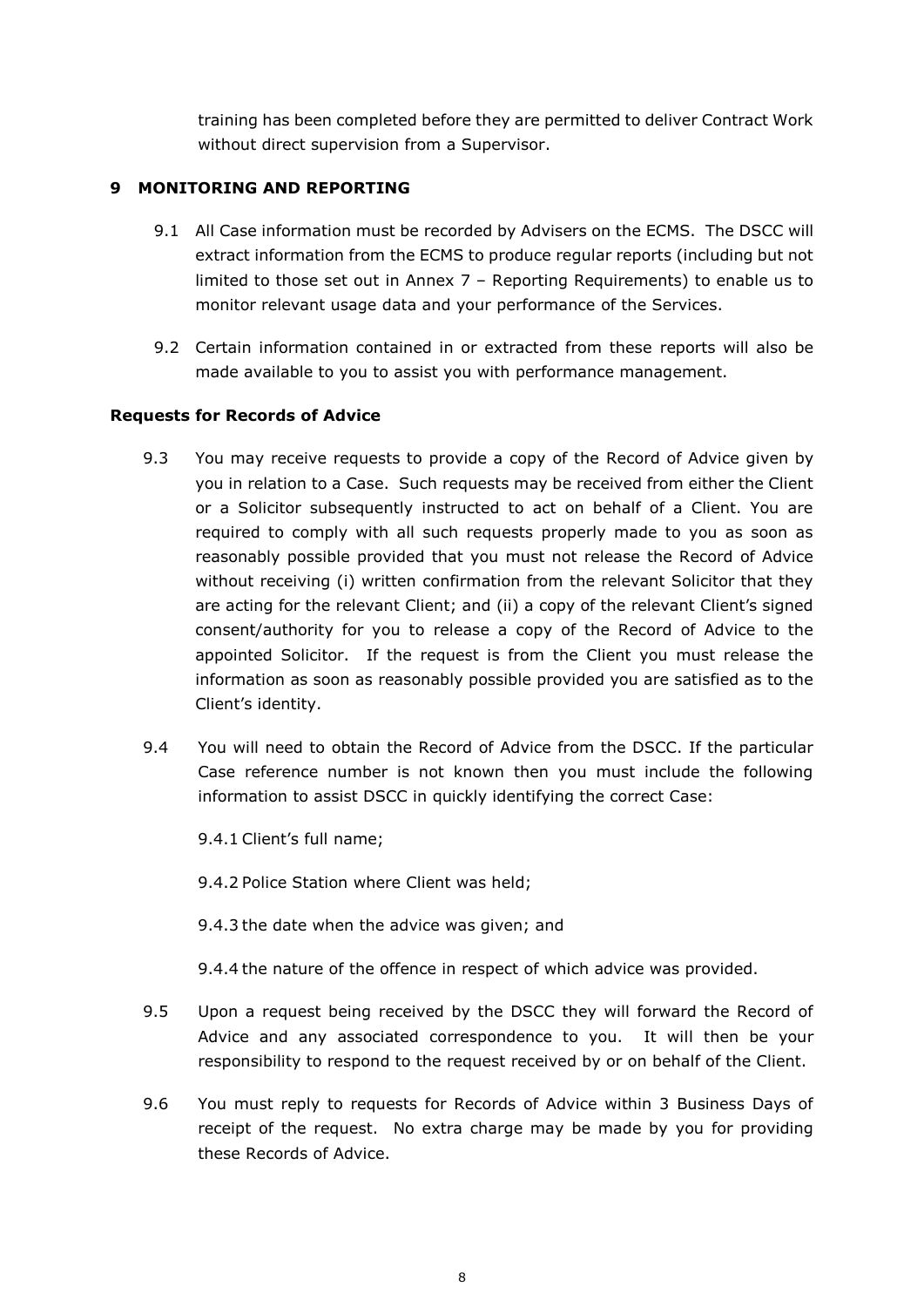#### **Witness Statements**

- 9.7 If requested you must provide witness statements under section 9 of the Criminal Justice Act 1967 (Criminal Procedures Rules, r27.1 (1)) explaining your role and involvement as required. Such statements must be produced by the Adviser(s) involved in the Case in question and shall exhibit the Record of Advice given as necessary.
- 9.8 You must provide such statements free of charge.

#### **Requests for Advisers to Attend Court**

- 9.9 Any such requests must be considered by the Supervisor. It is thought that a witness statement (see above) should usually suffice.
- 9.10 If attendance as a witness is required we require that Solicitors obtain and serve a witness summons for the relevant Adviser which should be accepted at your Office. Witnesses should apply directly to the court for witness expenses. No payment will be made under this Contract in respect of witness expenses.

#### **Call Handling Monitoring**

9.11 Calls may not be recorded to monitor the work of Advisers but Supervisors must conduct side by side call monitoring as specified at paragraph 3.19 of Part A of this Specification accordingly.

#### **10. IMPLEMENTATION PLAN**

#### **Introduction**

- 10.1 You must comply with the Implementation Plan including any requirements in the Implementation Plan to achieve milestones and/or undertake testing of your readiness to undertake Contract Work with effect from the Service Commencement Date.
- 10.2 You will maintain and update the Implementation Plan on a weekly basis as may be necessary to reflect the then current state of the implementation of the provision of Contract Work. Save for any amendments which are of a type identified and notified by us (at our discretion) to you in writing as not requiring approval, any material amendments to the Implementation Plan shall be subject to our approval. Until such time as we approve the updated Implementation Plan, the Implementation Plan then existing (prior to the update) shall apply.
- 10.3 The parties shall consider and review the Implementation Plan and progress towards its successful implementation at regular review meetings. Such meetings shall be held at least monthly. In preparation for such meeting you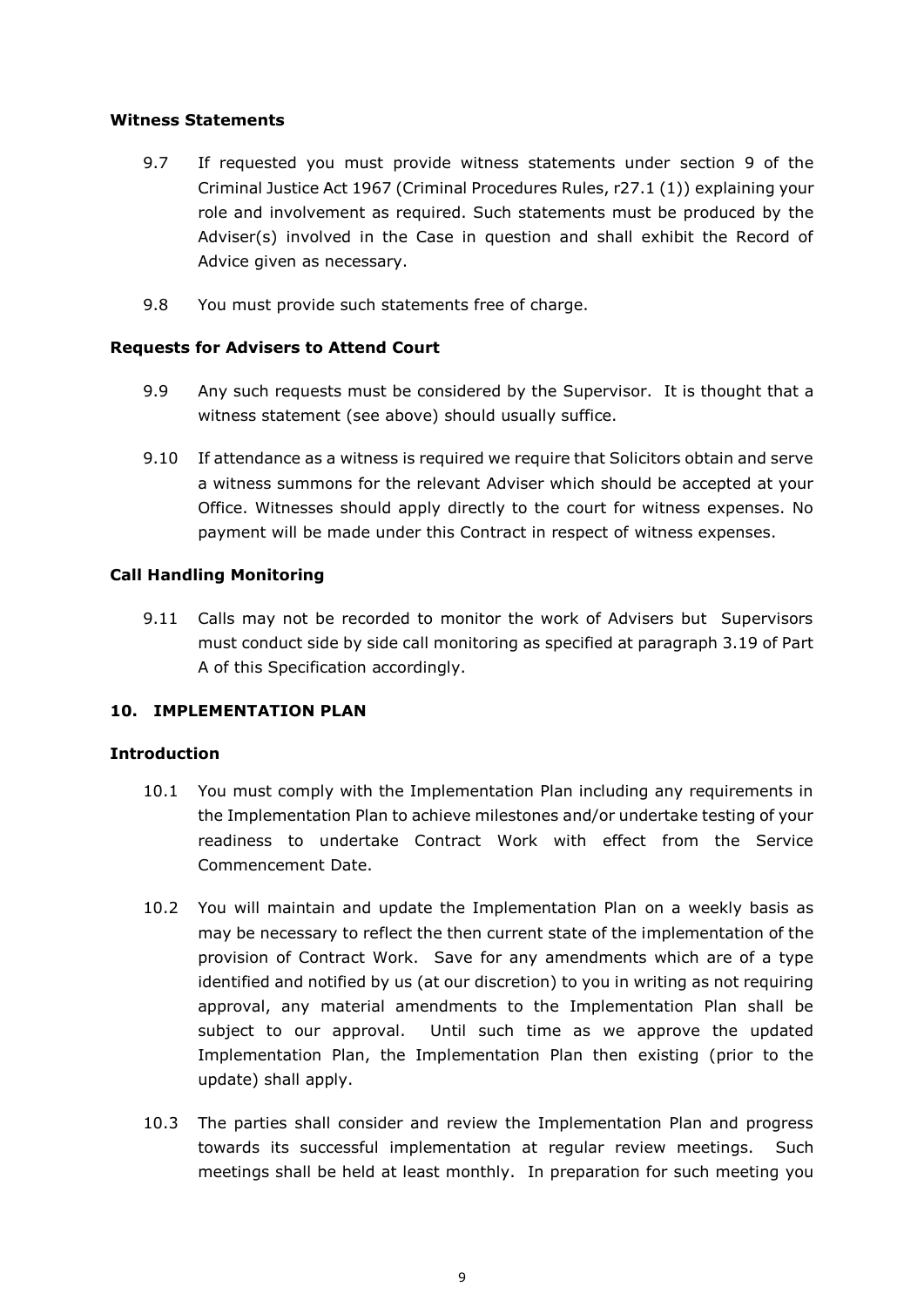shall provide the current Implementation Plan to us not less than five (5) Business Days' in advance of such meeting.

#### **11. BUSINESS CONTINUITY PLAN**

#### **Business Continuity Plan Requirements**

- 11.1 At all times throughout the Contract Period you must have a Business Continuity Plan which conforms with Good Industry Practice and meets the requirements of the Tender Documents and make it available to us (or our agents) at our request for inspection.
- 11.2 Not used.
- 11.3 You must implement the Business Continuity Plan in the event that a material part of your provision of Contract Work is impaired or unavailable (or appears likely to be impaired or unavailable) for in excess of 15 minutes as a result of any occurrence envisaged in the Business Continuity Plan. You will notify us in writing each time the Business Continuity Plan is, or should be, implemented.
- 11.4 You must notify the DSCC and the Contract Manager within 15 minutes of any telephony/systems failure which means that you are unable to access ECMS, make outgoing calls from your landlines or otherwise undertake Contract Work and give a timescale for resolution. We will not be obliged to refer or procure the referral of additional Cases to you to make up for any reduction in the volume of Cases you receive in any Month as a consequence of any such failure.
- 11.5 If your telephony system or phone lines go down, you will need to use mobile/cell phones to make outgoing calls to Clients until such time as the telephony system or phone lines become available again.
- 11.6 The DSCC will immediately cease deploying Cases to a CDD Provider upon notification of a telephony/systems failure affecting access to ECMS by that Provider. In such circumstances all Cases will be deployed to the alternative CDD Provider during the period of any such failure. You should notify the DSCC as soon as systems are restored.
- 11.7 Not used.
- 11.8 You must have personnel or arrangements in place throughout the Contract Period with the relevant skills to maintain your IT and telephony systems in accordance with Good Industry Practice.
- 11.9 The DSCC have detailed plans for dealing with any loss in service which include a separate contingency site should they need to relocate due to a problem with their main operating centre. If the DSCC cannot access the ECMS due to a fault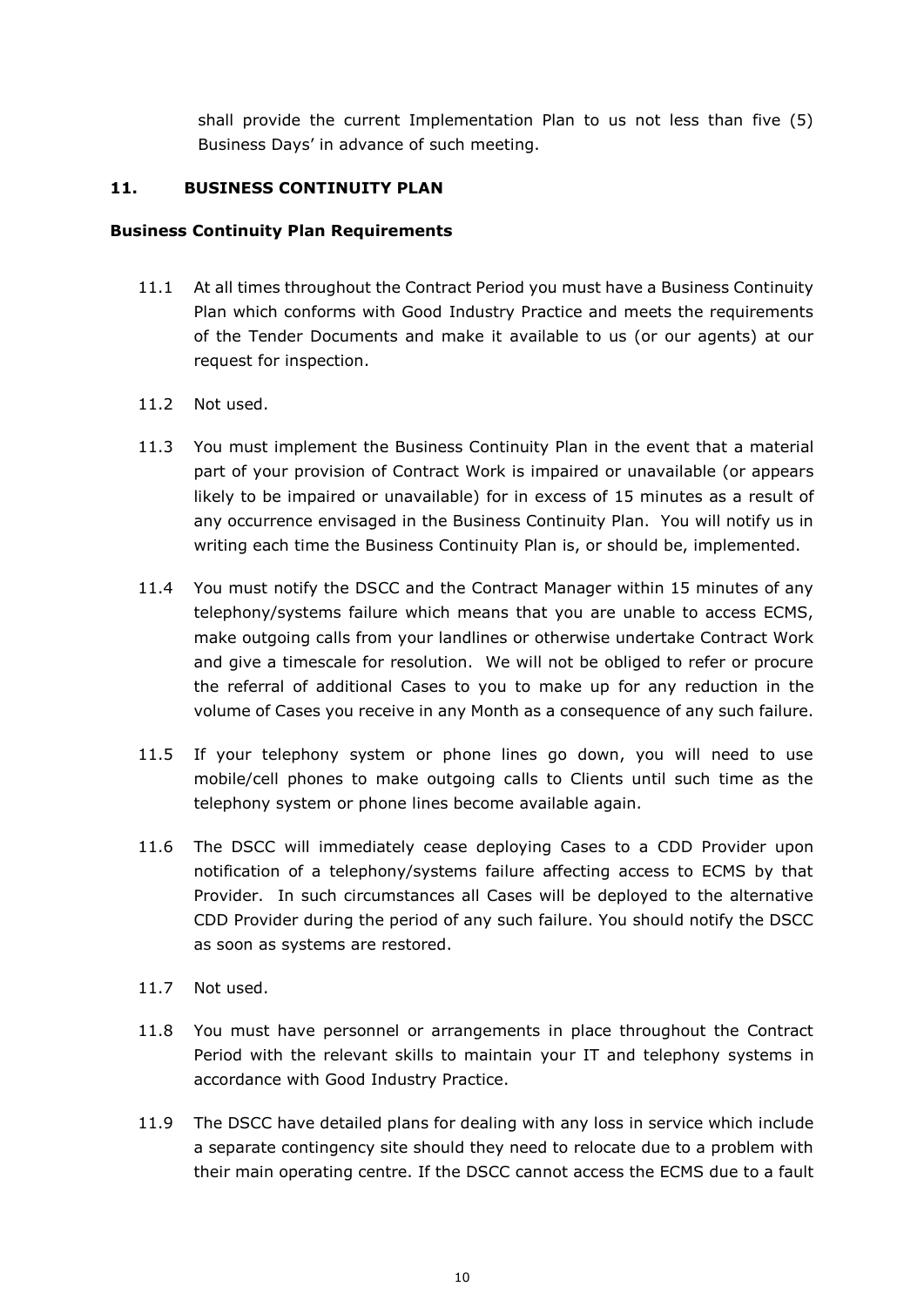or a planned software update then they will operate by manually recording Case details from the Police by hand. DSCC will then pass Case details by phone to you.

- 11.10 You must record such Case details and all work carried out on the Case (including times of calls) manually until such time as normal service is resumed. You must return these notes by email to DSCC who will update the ECMS accordingly and retain copies of the manual notes on file. DSCC will supply you with the template for the correct form to be used. You will not be required to retain any copies of these notes at your premises.
- 11.11 Any software release that will require downtime to the ECMS will be scheduled and notified to you in advance and be implemented during a period of low demand.
- 11.12 If the connection between the DSCC and you fails, the DSCC will be responsible for restoring the connection should the fault be with the line itself. You will be responsible for maintaining and fixing any fault with your own network equipment. Should a fault develop with the line itself you must record information manually as set out above until DSCC have restored the connection. We will not make any extra payment to you for complying with these disaster recovery measures.

#### **Business Continuity Plan Testing**

- 11.13 You shall test your Business Continuity Plan at least once prior to the Service Commencement Date and at least once during every 6 Month period thereafter throughout the Contract Period. Such tests shall simulate as a minimum, recovery from a complete loss of access to the ECMS. You shall produce a report from each test and ensure that any corrective actions are taken. You shall provide such report to the Contract Manager and address/resolve any issues brought to your attention following his/her review of the same.
- 11.14 We may require you to conduct additional tests of the Business Continuity Plan where we consider it necessary, including where there has been a change to the Contract Work or any underlying business processes, or in the occurrence of any event which may increase the likelihood of the need to implement the Business Continuity Plan.
- 11.15 If we require an additional test of the Business Continuity Plan, we shall give you written notice and you shall conduct the test in accordance with our reasonable requirements and the relevant provisions of the Business Continuity Plan. The costs of any such additional test shall be borne by you. .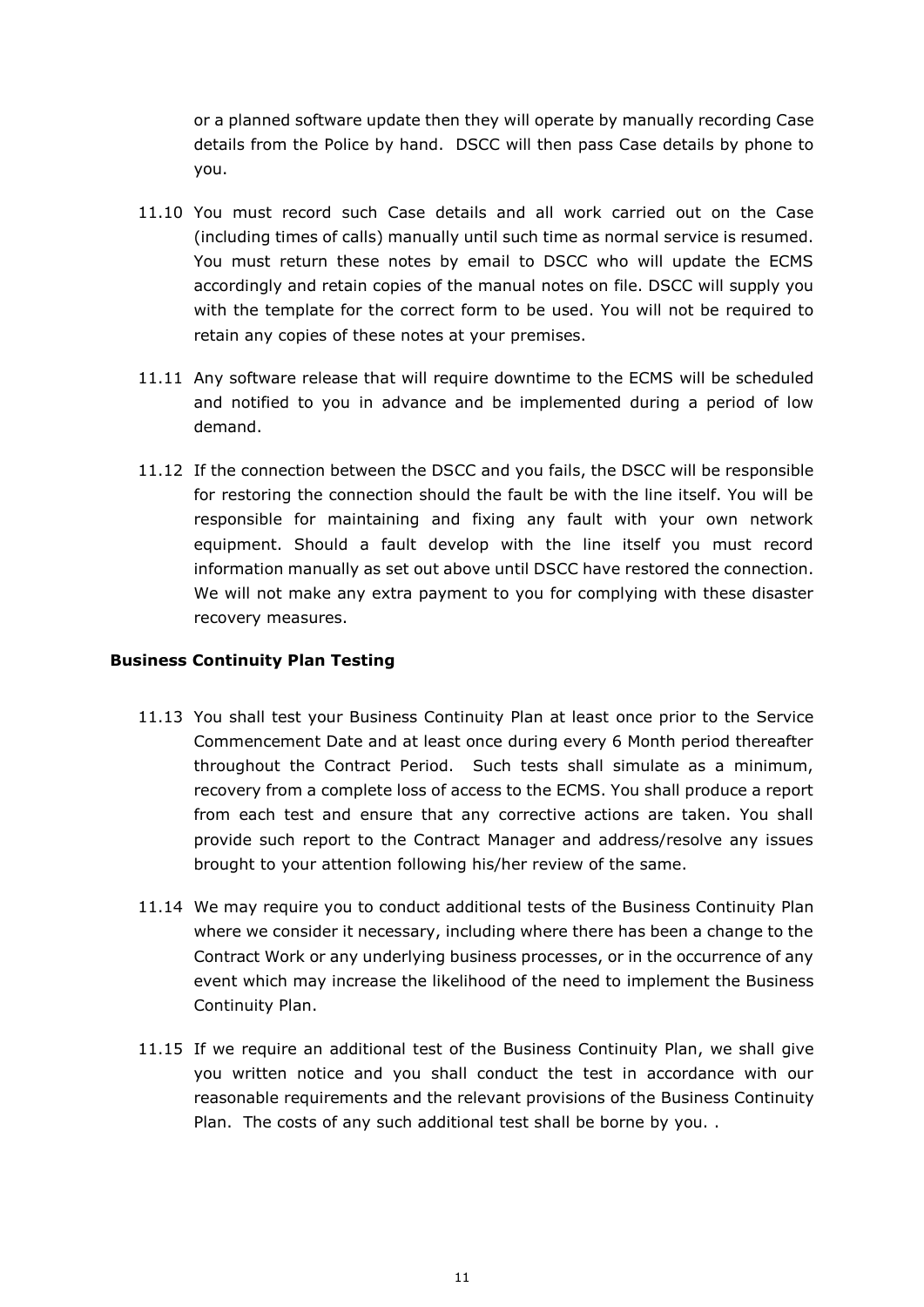- 11.16 Following each test, you shall send us a written report summarising the results of the test and shall promptly implement any actions or remedial measures which we consider to be necessary as a result of those tests.
- 11.17 You shall undertake regular risk assessments in relation to the provision of Contract Work not less than once every six Months and shall provide the results of, and any recommendations in relation to, those risk assessments to us promptly in writing following each review.
- 11.18 Upon request by us, you shall make your Business Continuity Plan available to individuals suitably authorised by us for inspection and audit.
- 11.19 You shall undertake a regular review of the Business Continuity Plan. The review shall be conducted at least once a year and shall include as a minimum: identification and evaluation of systems assets; identification and assessment of the potential impact of threats to those assets, or to your system as a whole; assessments of the weaknesses and vulnerabilities in the areas of threat; evaluation of the risks arising from the assessed threats and weaknesses; and identification of countermeasures in proportion to the risk. You will take any corrective actions identified by such review.

#### **12. COMMUNICATIONS, BRANDING, ANNOUNCEMENTS AND PUBLICITY**

- 12.1 Your Advisers must as a minimum deliver the following information to the potential Client upon speaking or otherwise communicating with them for the first time:
	- (a) the name of their organisation;
	- (b) that such advice is given as part of the Crime Defence Direct; and
	- (c) the Adviser's name.
- 12.2 All correspondence must comply with branding guidance issued by us from time to time and must include the following at the bottom of each page: "advice given by [specify name of your organisation] as part of Crime Defence Direct".
- 12.3 For the avoidance of doubt, although Contract Work must be delivered under the CDD brand, this in no way means that the advice provided is given by the CDD Service or by us. All telephone advice is given by you and your stationery and all email correspondence sent must make it clear that liability remains with your organisation and not with us in relation to the nature and content of such advice.
- 12.4 From time to time throughout the Contract Period we may provide you with "scripts" to be followed when delivering Contract Work.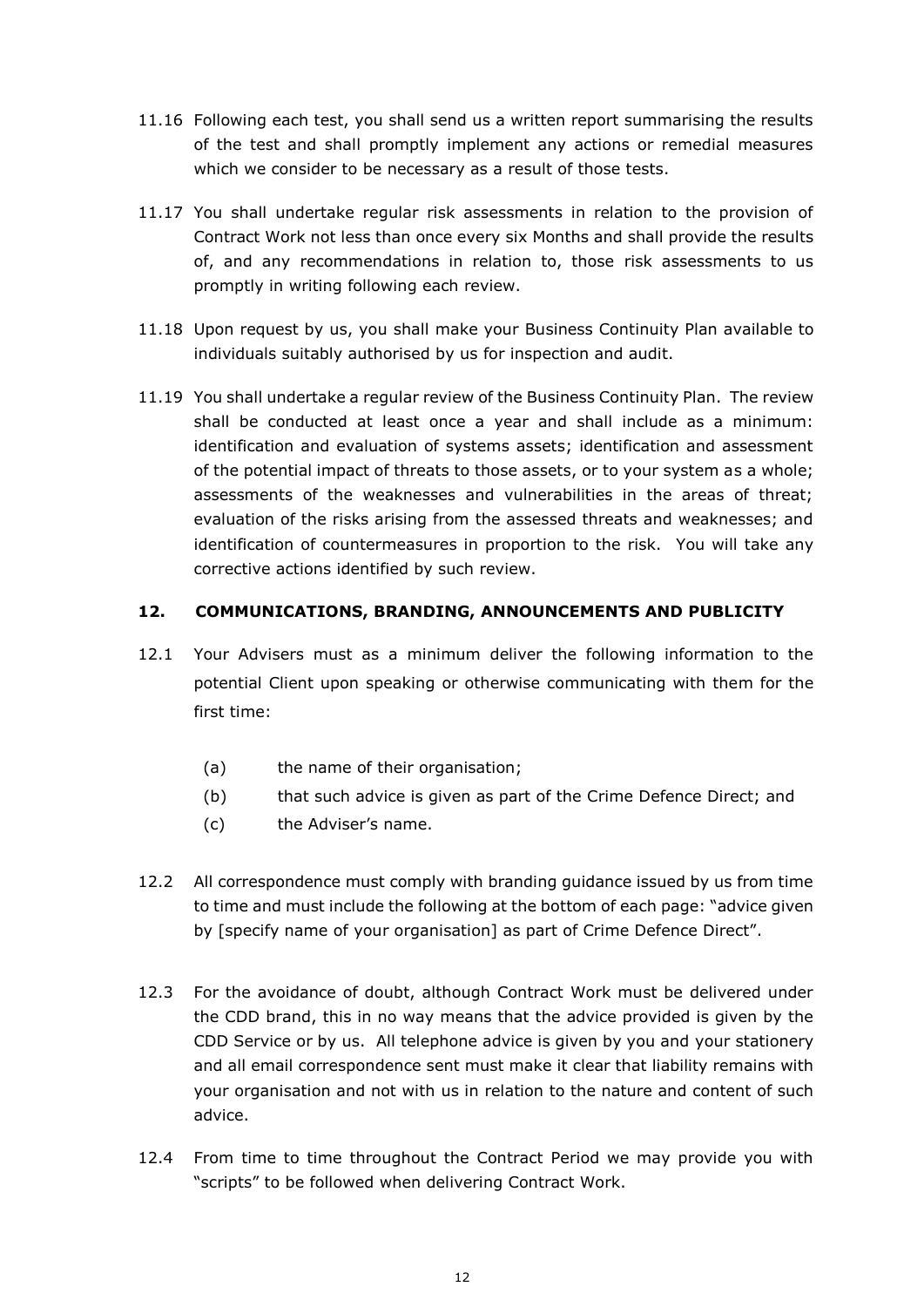12.4 All promotion of the Services will be co-ordinated by us. We will provide you with 'key messages' which should be used when providing information about the Service to Clients or members of the public.

### **13. QUALITY REQUIREMENTS**

13.1 In addition to the KPIs you must comply with the following quality requirements:

13.1.1 you are able to accept Cases on the ECMS and undertake Contract Work in each Case in accordance with the terms of this Contract;

13.1.2 your Provider Monthly Report (as referred to in Annex 7 – Reporting Requirements) must be submitted in agreed format on or before 5pm on the  $10<sup>th</sup>$  day of the relevant Month (or where the  $10<sup>th</sup>$  day of the relevant Month is not a Business Day, the immediately following Business Day);

13.1.3 you must provide a Substantive Response to all complaints within 2 Business Days of receipt and otherwise comply with your requirements under Annex 5 – Complaints.

13.1.4 you must respond to LAA queries in relation to your delivery of the Services as follows:

- Urgent Queries must receive a full and accurate response within 2 Business Days of receipt; and
- non-urgent queries must receive a full and accurate response within 5 Business Days of receipt.

13.1.5 you must accurately record all outcomes on the ECMS.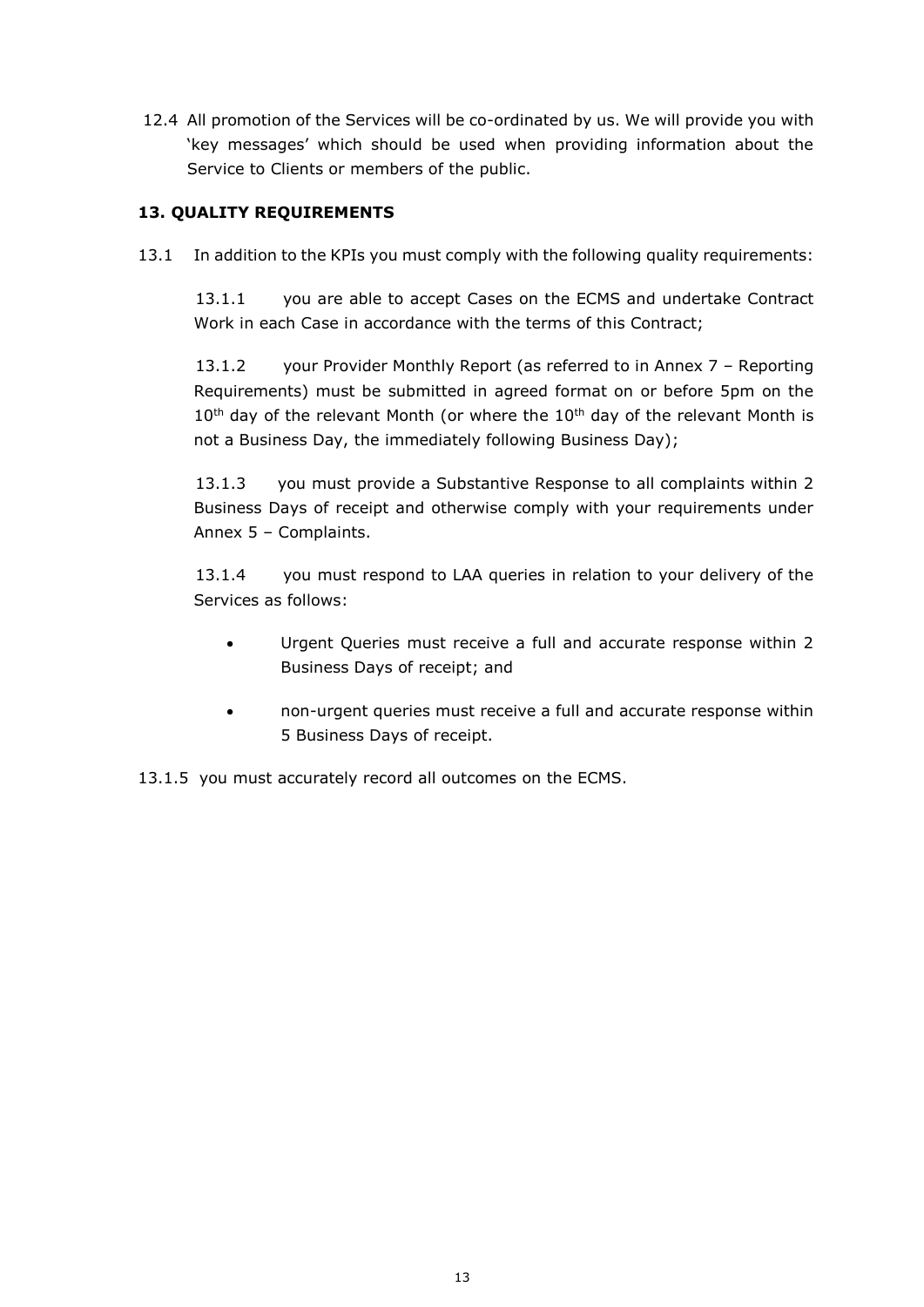## **Part A – Criminal Defence Direct ("CDD") Service**

## **1. Description of CDD Service**

### **Introduction**

- 1.1 The CDD Service provides a national legal telephone helpline for the provision of non-means tested legal advice direct to members of the public who have been detained at a Police Station in relation to a Police Station Telephone Advice Only Case.
- 1.2 Your role is to provide legal advice (over the telephone) to Clients referred to you from the DSCC who are:
	- 1.2.1 detained in relation to any non-imprisonable offence;
	- 1.2.2 arrested on a bench warrant for failing to appear and being held for production before the court;
	- 1.2.3 arrested on suspicion of:
		- (i) driving with excess alcohol and who are subsequently taken to a Police Station to give a specimen (Section 5 Road Traffic Act 1988);
		- (ii) failure to provide a specimen (Section 6, 7 and 7A Road Traffic Act 1988);
		- (iii) driving whilst unfit/drunk in charge of a motor vehicle (Section 4 Road Traffic Act 1988)
	- 1.2.4 detained in relation to a breach of police or court bail conditions.

## **2. Service Hours**

- 2.1 You must ensure that appropriately qualified Advisers are available in sufficient number to accept and advise in relation to all Cases allocated to you during the required service hours (as specified in paragraph 2.2 below).
- 2.2 At all times throughout the Contract Period and in accordance with the requirements of this Contract you must be available to deliver Contract Work twenty-four hours a day, three hundred and sixty-five days a year (three hundred and sixty-six days in a leap year).
- 2.3 Throughout the Contract Period we will endeavour to ensure via the ECMS that Cases are equally allocated between you and the other Provider who is contracted to deliver the CDD Service.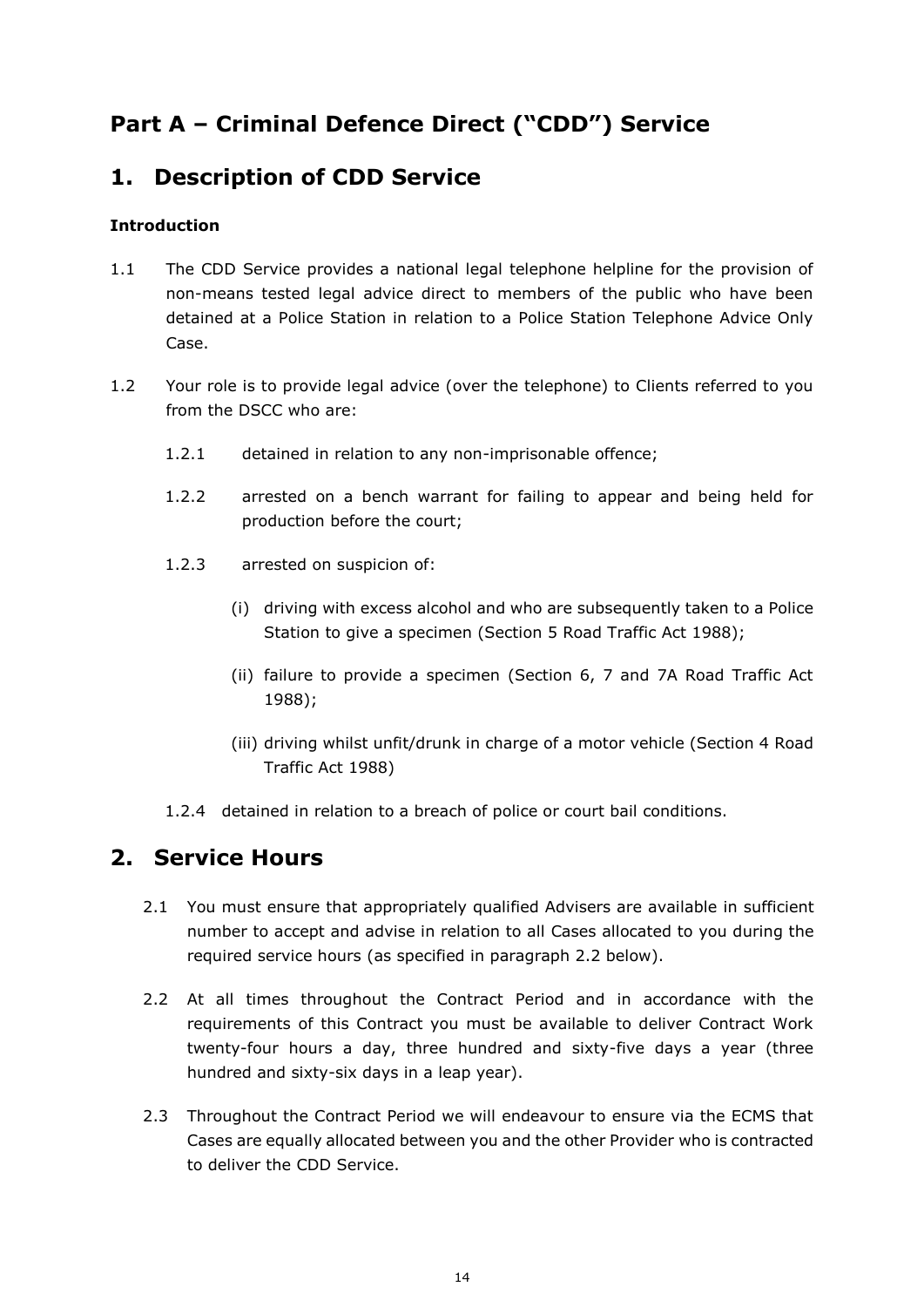## **3. Service Standards**

#### **CDD Supervisors**

#### **General**

- 3.1 You must at all times throughout the Contract Period have at least one CDD Supervisor who is an employee, member, partner or director of your organisation and who meets the requirements of this Contract to be a CDD Supervisor. Subject to paragraphs 3.21 to 3.24 (Temporary CDD Supervisor absence) below all Supervisors used in the delivery of Contract Work must be an employee, member, partner or director of your organisation who meets the requirements of this Contract to be a CDD Supervisor.
- 3.2 A CDD Supervisor must be available to supervise CDD Advisers 24 hours a day. A CDD Supervisor must be present in your Office to provide supervision for at least 35 hours each and every week. The presence of a CDD Supervisor in your Office must be reasonably evenly apportioned over all of the times when you are required to undertake Contract Work (including where those times are outside of 9am to 5pm Monday to Friday). When the Supervisor is not in the Office they must be contactable by telephone.
- 3.3 At all times throughout the Contract Period you must maintain a ratio of at least one CDD Supervisor to every four CDD Advisers.
- 3.4 To qualify as a CDD Supervisor the relevant person must at all times throughout the Contract Period comply with:
	- 3.4.1 the Supervision Standards; and
	- 3.4.2 the Supervisor qualification requirements set out in paragraph 3.20.
- 3.5 You must notify us if any CDD Supervisor leaves your organisation, ceases to meet the Supervision Standards (including the requirements of paragraph 3.18), or fails to perform their duties as a CDD Supervisor in a timely manner and with all reasonable skill, care and diligence. Where your CDD Supervisor ceases to meet the Supervision Standards or fails to perform their duties in the manner described, such member of your personnel must immediately cease acting as a CDD Supervisor and an appropriate replacement be installed as necessary. Upon request you must provide us with a written record of all Supervisors acting on your behalf in relation to the delivery of the Services.
- 3.6 A CDD Supervisor may delegate functions to a member of your personnel who does not meet all of the Supervision Standards in order for such person to act as their deputy CDD Supervisor. However, you must ensure that the CDD Supervisor continues to supervise the deputy CDD Supervisor and have a training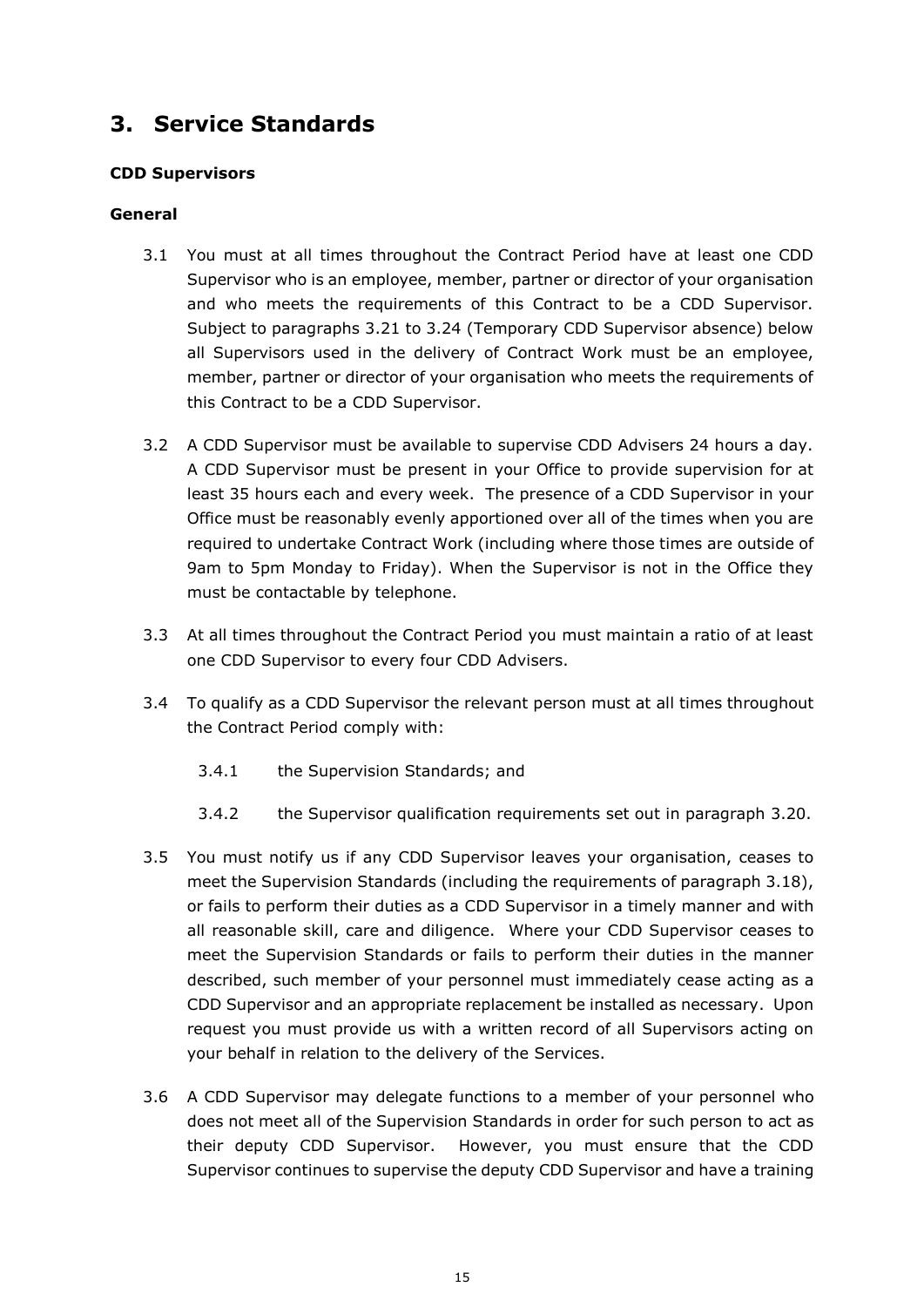and development plan to provide the deputy CDD Supervisor with the necessary skills and experience to become a CDD Supervisor in future.

- 3.7 Your CDD Supervisor(s) must meet the Supervision Standards at the time of being appointed as a CDD Supervisor and continue to do so throughout the full duration of the period in which they work as a CDD Supervisor on your behalf.
- 3.8 Your CDD Supervisor(s) must take full account of any changes in legislation and case law in the context of fulfilling their role and obligations in accordance with the requirements of this Contract.
- 3.9 All Contract Work must be appropriately supervised by a CDD Supervisor and any failure to ensure that this requirement is met shall amount to a Fundamental Breach of this Contract.
- 3.10 Without limiting the Supervision Standards, you must ensure that appropriate arrangements are in place to ensure compliance with appropriate standards of supervision which must meet the minimum requirements of your Relevant Professional Body.

#### **Supervision Standards**

- 3.11 All CDD Supervisors must be registered with their Relevant Professional Body for inclusion on their respective list of accredited advisers (e.g. the Solicitor Regulation Authority (SRA) register).
- 3.12 All CDD Supervisors must meet at least one of the following supervisory skills standards:
	- 3.12.1 have supervised at least one FTE designated fee earner or Adviser in the crime category of law and/or class of work for at least one year in the previous five year period; or
	- 3.12.2 have completed training covering key supervisory skills we approve from time to time in the previous 12 Months prior to the Contract Start Date; or
	- 3.12.3 have achieved Level 3 or higher NVQ standard (or any replacement) in supervising no earlier than five years prior to the Contract Start Date.
- 3.13 All CDD Advisors performing Contract Work under this Contract must meet the requirements of paragraphs 3.25 to 3.34 of this Specification and your CDD Supervisor is responsible for ensuring that this is the case.
- 3.14 All CDD Advisers must be directly supervised by and/or have ready access to a CDD Supervisor 24 hours a day.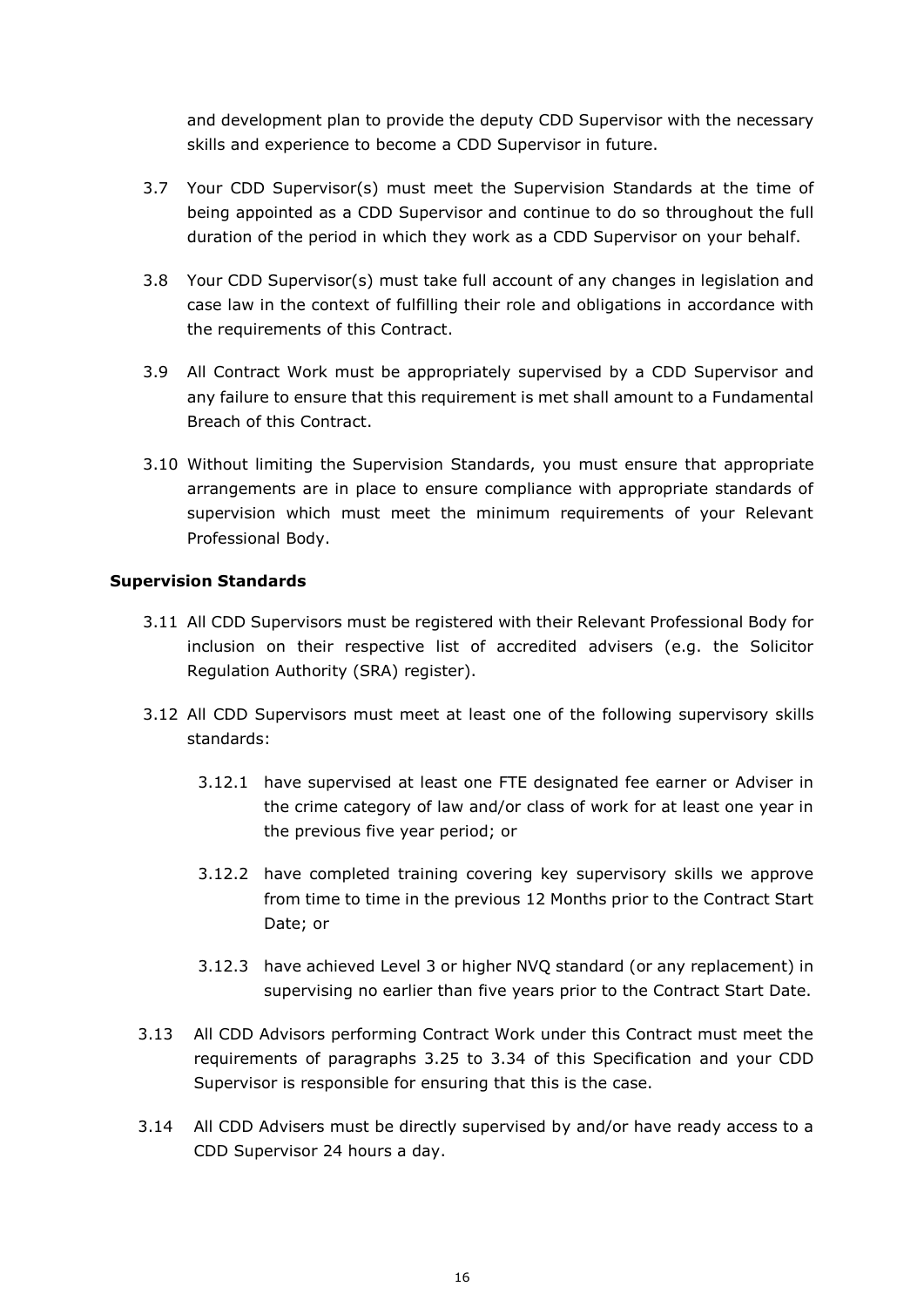- 3.15 Outside the hours when a CDD Supervisor is present in your Office, supervision must be available by telephone.
- 3.16 The CDD Supervisor may also act as a CDD Adviser and undertake other work provided this does not impinge on their ability to supervise effectively.
- 3.17 Arrangements must be in place to ensure that each CDD Supervisor is able to conduct their role effectively including but not limited to the following:
	- 3.17.1 designating sufficient time to conduct an appropriate level of supervision of each CDD Adviser;
	- 3.17.2 ensuring that the level of supervision provided reflects the skills, knowledge and experience of the individual CDD Adviser;
	- 3.17.3 sitting with the CDD Advisers and giving oral advice and direction on matters of law, Police Station and court procedures, and working practices and procedures of the CDD Service;
	- 3.17.4 considering all feedback from CDD Advisers and reporting as appropriate to us;
	- 3.17.5 considering improvements to, and informing CDD Advisers of changes in, working practices and procedures, changes in law affecting Police Station practice, and points of law of general application;
	- 3.17.6 maintaining and updating the resources available to CDD Advisers;
	- 3.17.7 providing training to new CDD Advisers on applicable law and working practices relative to the CDD Service;
	- 3.17.8 considering the outcomes of any peer review/quality testing exercise conducted or authorised by us and implementing necessary actions and/or improvements as required;
	- 3.17.9 considering the outcomes of file reviews and implementing corrective actions as necessary;
	- 3.17.10 considering ways to improve the efficiency of CDD Service;
	- 3.17.11 reviewing performance against Key Performance Indicators and identifying any necessary remedial actions to be taken;
	- 3.17.12 attending liaison meetings with us;
	- 3.17.13 dealing with all escalated enquiries from Solicitors on issues arising from Cases;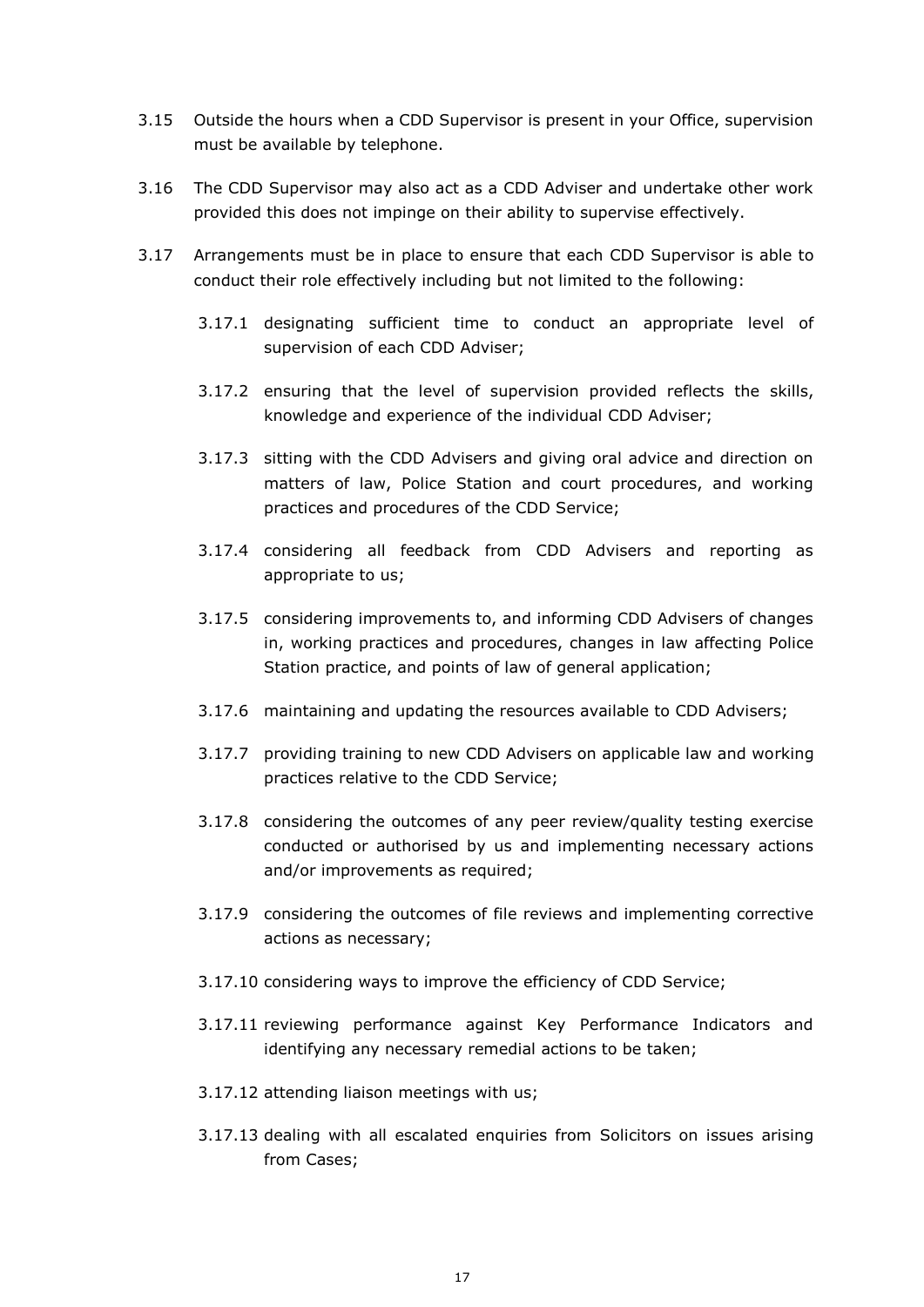- 3.17.14 obtaining and providing Case histories to Solicitors on request (subject to receipt of Client's authority to disclose) and answering queries arising;
- 3.17.15 drafting statements pursuant to section 9 of the Criminal Justice Act 1967 for CDD Advisers, obtaining signatures and sending to Solicitors when appropriate;
- 3.17.16 corresponding with Solicitors on all requests for CDD Advisers to attend court as witnesses and making arrangements as necessary;
- 3.17.17 dealing promptly with all oral and written complaints received.
- 3.18 Each CDD Supervisor must conduct regular file reviews for each CDD Adviser they supervise. The number of file reviews must reflect the skills, knowledge and experience of the individual CDD Adviser. The CDD Supervisor must record the outcome of file reviews, together with the details of any corrective action taken.
- 3.19 Each CDD Supervisor must conduct regular call monitoring for each CDD Adviser. The number of calls monitored must reflect the skills, knowledge and experience of the CDD Adviser. The CDD Supervisor must record the outcome of call monitoring, together with the details of any corrective action taken.

#### **Qualification as a CDD Supervisor**

- 3.20 In order to act as a CDD Supervisor the individual must meet all of the following requirements at all times throughout the Contract Period:
	- 3.20.1 hold a valid CLAS accreditation;
	- 3.20.2 hold a current non-conditional practicing certificate and have held the same for the previous 3 years; and
	- 3.20.3 in the previous 12 Months have undertaken a minimum of 25 Police Station advice and assistance cases.

#### **Temporary CDD Supervisor absence**

- 3.21 Subject to paragraph 3.22, you must ensure that the requirements of paragraph 3.14 are still met during any periods when your CDD Supervisor is absent (whether through sickness, holiday or otherwise).
- 3.22 We may grant you relief from the requirements of paragraph 3.13 for a period of up to four weeks where we are satisfied that the reason for the absence of your CDD Supervisor was not something that you could reasonably have been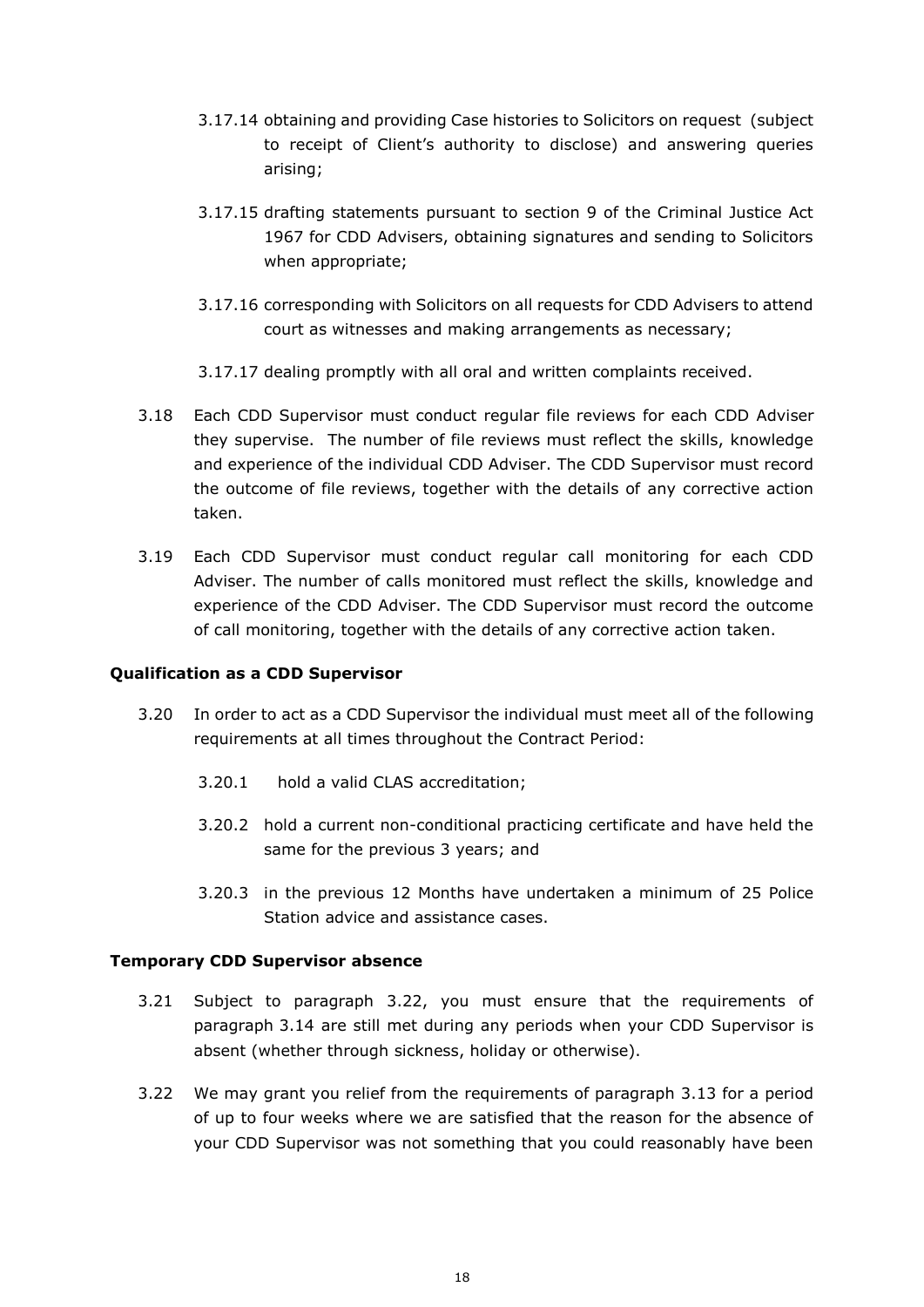expected to plan against and provided that you notify us immediately upon becoming aware of such absence. During this period you may:

- 3.22.1 nominate an Adviser (who may not otherwise meet all of the requirements to be a Supervisor in accordance with this Contract; or
- 3.22.2 nominate an external Agent to act as a Supervisor on a temporary basis.
- 3.22.3 If you are unable to comply with paragraph 3.14 you must immediately notify your Contract Manager and, without limiting any other rights we may have in relation to such failure, we may by notice in writing:
- 3.22.4 extend the use of an employed Adviser as Supervisor for a limited period;
- 3.22.5 formalise the external supervision arrangement for a limited period;
- 3.22.6 specify that you must put in place another employed Supervisor by such period as the notice specifies;
- 3.22.7 suspend your right to receive new Cases until such time as you notify us that you are once again able to comply with paragraph 3.14; and/or
- 3.22.8 require you to transfer existing Cases to another Provider.
- 3.23 If this suspension is lifted we will not be obliged to refer or procure the referral of additional Cases to you to make up any shortfall arising as a result of such period of suspension.
- 3.24 You are not entitled to receive payment for any Cases conducted after one week of CDD Supervisor absence whether you have informed your Contract Manager or not.

#### **CDD Advisers**

- <span id="page-18-0"></span>3.25 Contract Work must only be undertaken by persons who are:
	- 3.25.1 Accredited Representatives; or
	- 3.25.2 Duty Solicitors; or
	- 3.25.3 Probationary Representatives; or
	- 3.25.4 Solicitors holding the Police Station Qualification.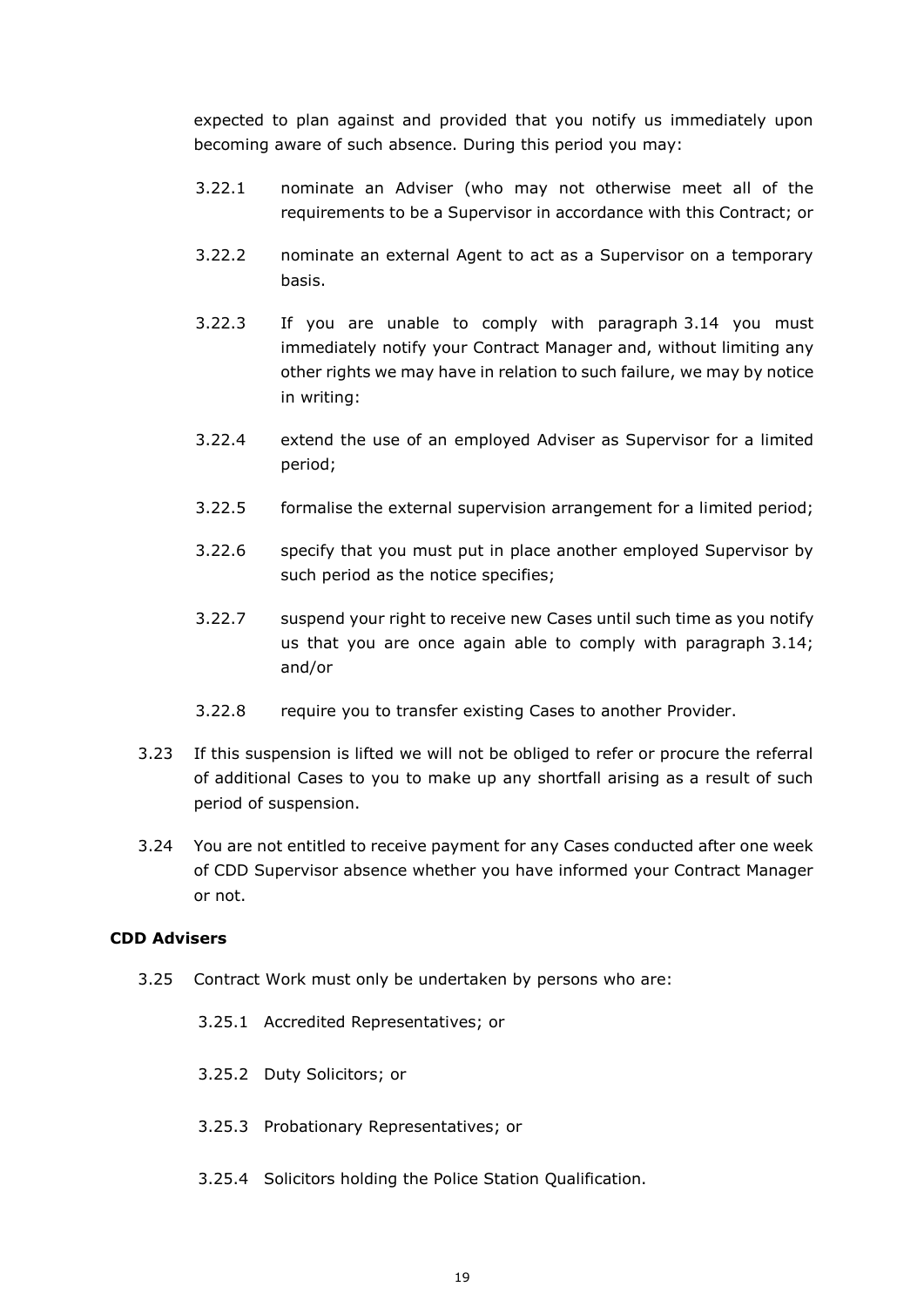- 3.26 Each CDD Adviser must:
	- 3.26.1 comply with the Police Station Register Arrangements 2001 (as amended); and
	- 3.26.2 attend the Police Station other than in relation to the delivery of Contract Work for the purpose of providing legal advice at least 25 times each Contract Year.
- 3.27 Probationary Representatives must meet the requirements at paragraphs [3.25.4](#page-18-0) and 3.24. A maximum of 50% of the CDD Advisers undertaking Contract Work at any time (i.e. on a particular shift or rota) may be Probationary Representatives.
- 3.28 CDD Advisers must not undertake work other than Contract Work during any period during which such CDD Adviser is on a rota to undertake Contract Work.
- 3.29 CDD Advisers must undertake Contract Work from your Office; for the avoidance of doubt CDD Advisers are not permitted to undertake Contract Work from home.
- <span id="page-19-0"></span>3.30 You are required to have a document that identifies all of your personnel involved in the delivery of Contract Work, their current jobs, and lines of responsibility. This must cover all CDD Supervisors and CDD Advisers and must show:
	- 3.30.1 whether the individual is a Duty Solicitor, a Solicitor holding the PSQ, an Accredited Representative or a Probationary Representative; and
	- 3.30.2 any unique identifying code number allocated to any person referred to in paragraph [3.30.1](#page-19-0) by DSCC.
- 3.31 Where a CDD Adviser is a Duty Solicitor, you must maintain evidence of compliance by such CDD Adviser with the Duty Solicitor scheme rules as contained in the specification to the 2017 Standard Crime Contract.
- 3.32 Where a CDD Adviser is an Accredited Representative, you must maintain a record of the evidence of compliance by such CDD Adviser with the requirements needed to maintain Accredited Representative status.
- 3.33 Where a CDD Adviser is a Probationary Representative, you must maintain evidence of the requirements needed to obtain Accredited Representative status and monitor such CDD Adviser's performance and progress towards achieving Accredited Representative status.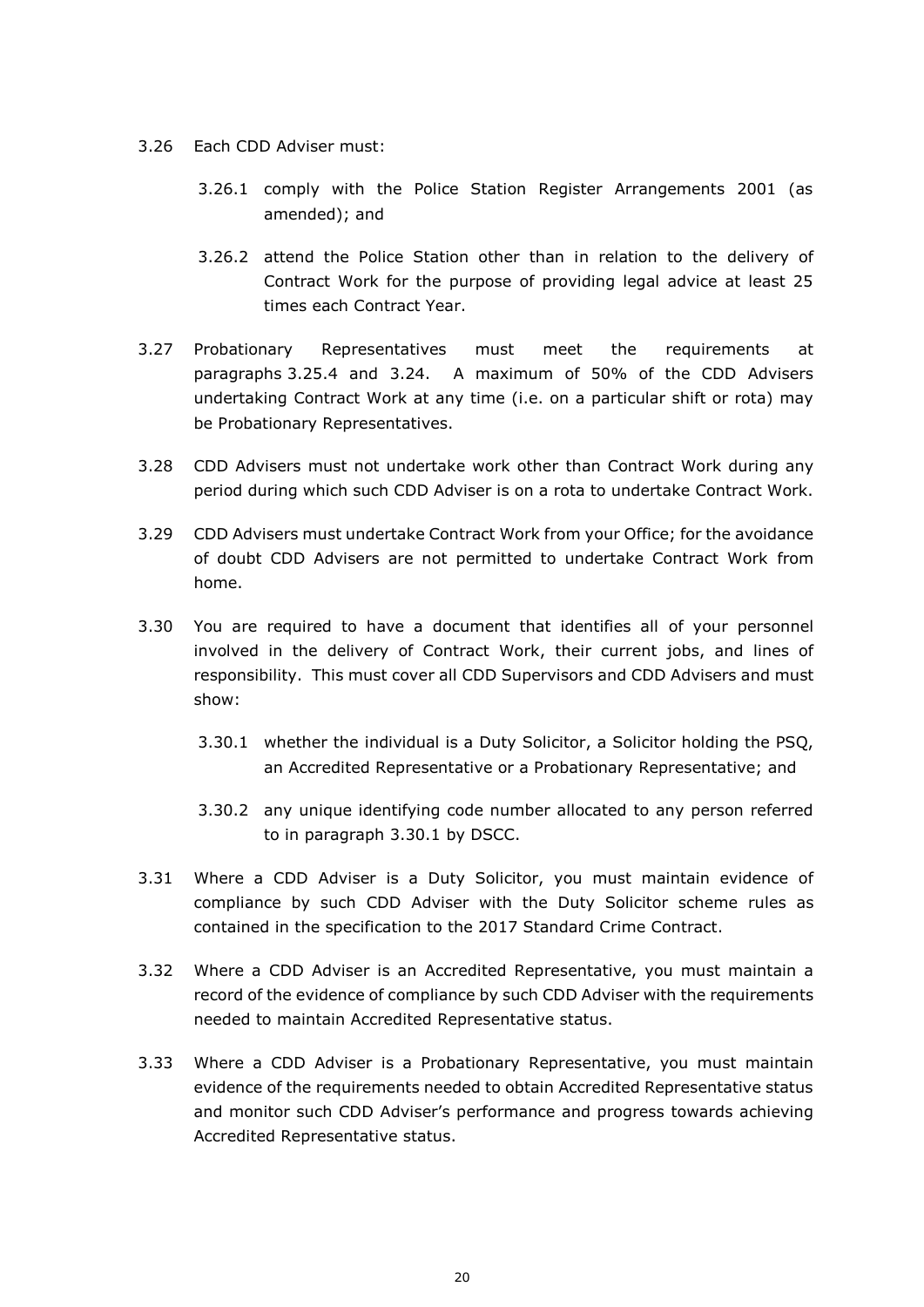3.34 The information required in paragraphs 3.29 to 3.31 must be retained on a personnel file for each CDD Adviser. Alternatively, you must retain the information for all staff together in a single Office.

#### **Training**

3.35 You will ensure that each CDD Adviser receives at least 6 hours training on Police Station representation annually.

## **4. Case Management**

- 4.1 Following transfer of a Case to you by the DSCC it will appear on your Work Queue Screen.
- 4.2 You may only process Cases in the ECMS, not any other system used by you. You can only see and process Cases that have been allocated to you
- 4.3 You must undertake all Cases allocated to you in accordance with this Contract including the KPIs in Annex 3 – KPI Annex.
- 4.4 A Case can only be selected by one CDD Adviser at a time and once a Case has been selected that particular CDD Adviser's name will appear next to the relevant record to show that they are dealing with it.
- 4.5 Upon selecting a Case the CDD Adviser will be presented with all of the information captured by the DSCC when the Case was created. CDD Advisers must use the contact number generated by the ECMS to make an outgoing call to the relevant Police Station to attempt to speak to the Client and advise as appropriate.
- 4.6 You must ensure that the scripts we from time to time provide you with are followed by CDD Advisers for all initial contact with Clients on Cases. Where the Client requested their Own Solicitor this will be recorded on ECMS and you must use the appropriate script.
- 4.7 CDD Advisers must record every action or call made on a Case by using a combination of software events and relevant notes typed into the ECMS. Each event has associated outcome codes which must be selected and these outcome codes will determine the status of the Case and what action, if any, happens next.
- 4.8 CDD Advisers will be able do the following using these events and outcome codes:
	- 4.8.1 record outgoing calls to the Police Station detailing information;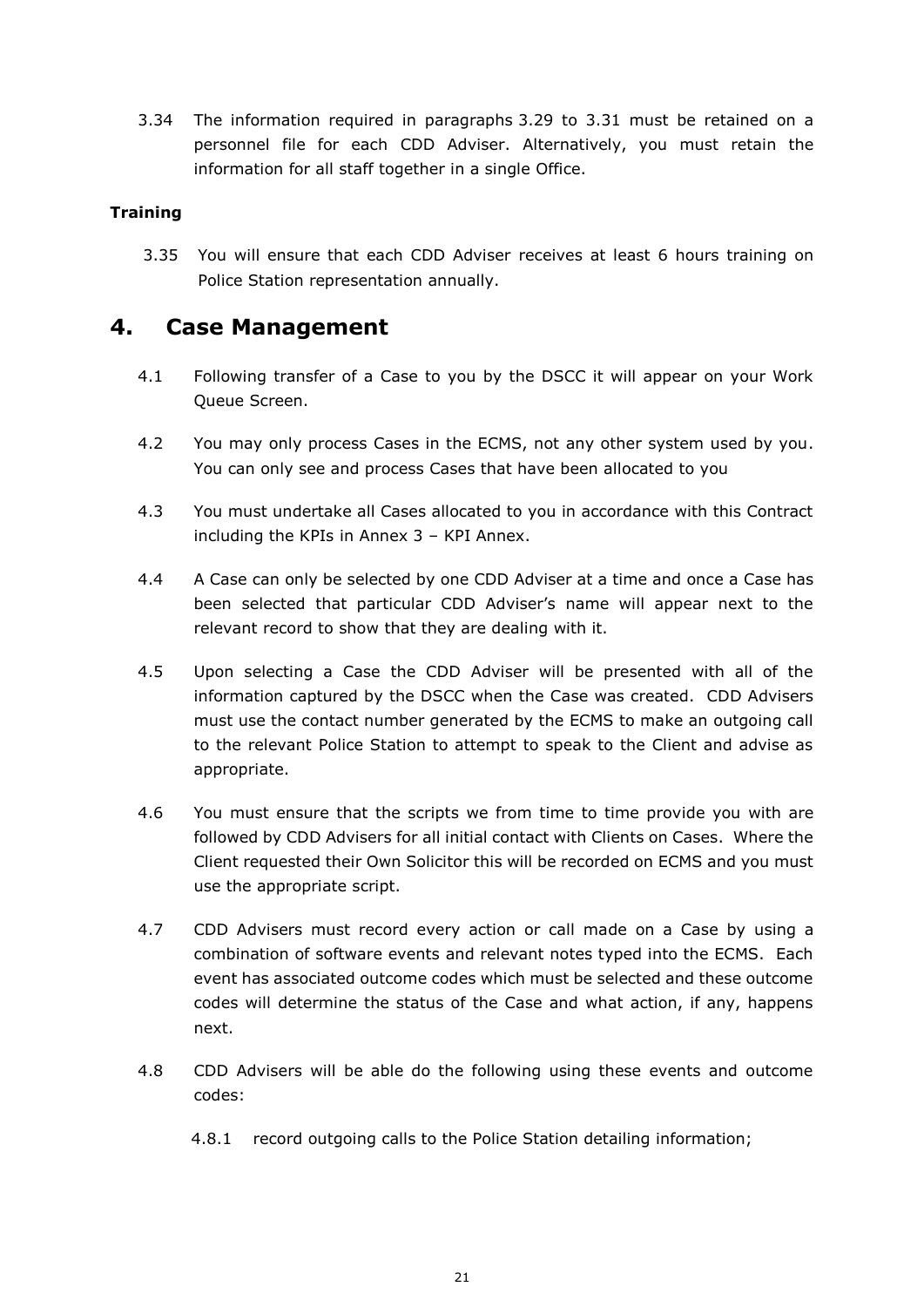- 4.8.2 record outgoing calls to the Police Station detailing advice given to the Client;
- 4.8.3 create a diary event to trigger action on a Case at a future time;
- 4.8.4 refer Case back to DSCC for solicitor deployment giving reasons for the referral;
- 4.8.5 close Case following successful completion of legal advice;
- 4.8.6 cancel Case following request from the police or the Client.
- 4.9 All notes and events saved on the ECMS in relation to a Case are stored within the Case's event history along with the time and date they were created. The name of the CDD Adviser responsible for creating the events will also be stored and displayed as part of the Record of Advice. The event history provides a detailed account of all entries of work on a Case from creation to closure including times, dates and which individual carried out the work. Data from the event history is then used to produce detailed Case Prints.
- <span id="page-21-0"></span>4.10 CDD Advisers must immediately refer Cases back to the DSCC in the following circumstances:
	- 4.10.1 Immigration if the Client was arrested in relation to a non-criminal immigration offence the Case must be returned immediately to the DSCC who will re-deploy the matter to an appropriate immigration telephone advice provider.
	- 4.10.2 Multiple Offences **-** where a CDD Adviser discovers that a Police Station Telephone Advice Only Case is coupled with another offence which is not a Police Station Telephone Advice Only Case (e.g. Drink Drive and Drive Disqualified or Warrant and Theft) no initial advice may be given (except advice prior to the Client providing a sample of breath using an Evidential Breath Machine if applicable); and
	- 4.10.3 Attendance Desirable if, in the professional opinion of the CDD Adviser, attendance at the Police Station is desirable on the basis that:
		- 4.10.3.1 the Client is eligible for assistance from an appropriate adult under the PACE Codes;
		- 4.10.3.2 the Client is unable to communicate over the telephone; or
		- 4.10.3.3 the Client complains of serious maltreatment by the police.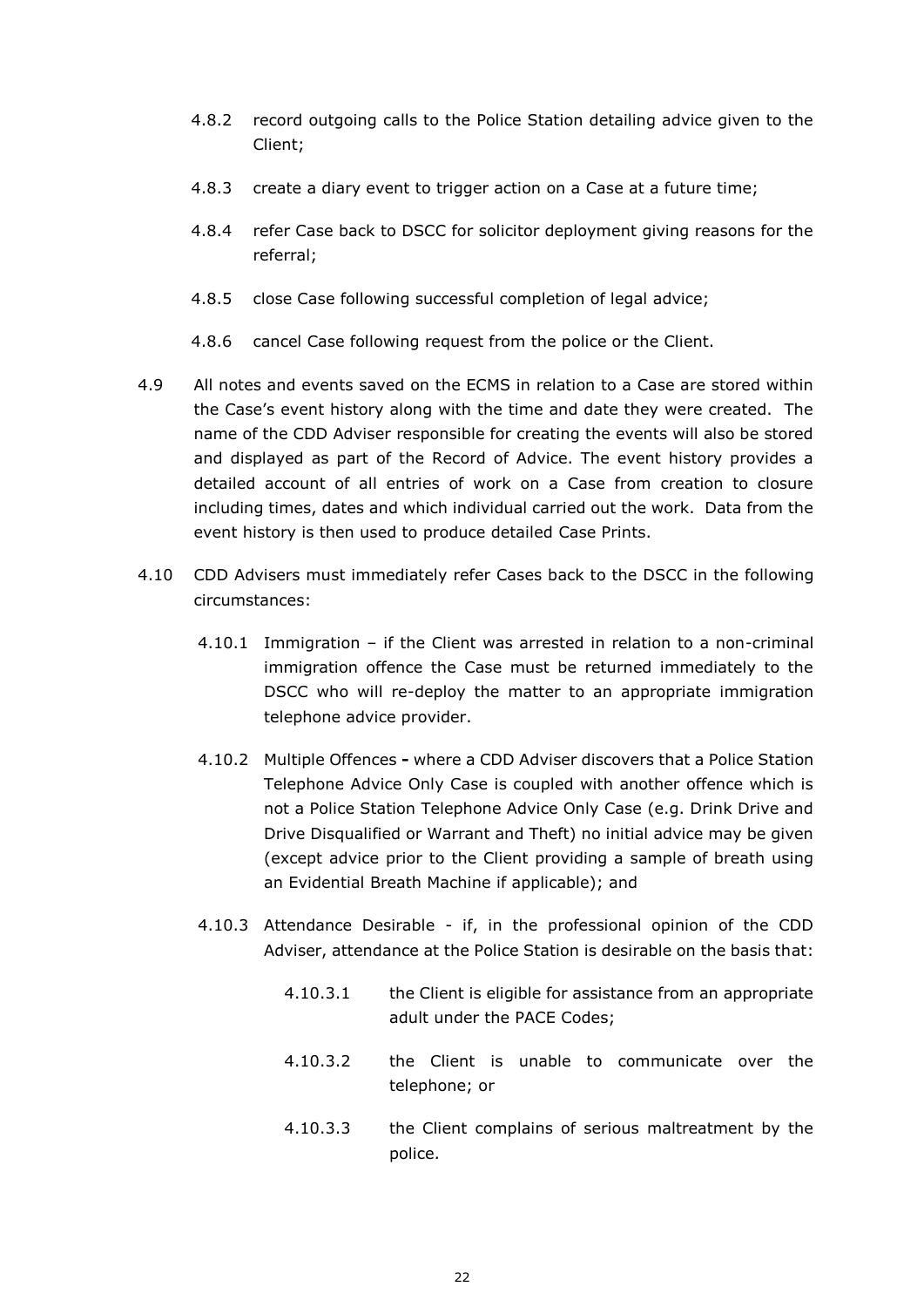- 4.11 Interview Cases if the CDD Adviser discovers that the Police intend to interview the Client in respect of a Police Station Telephone Advice Only Case (e.g. a drink driving case where the Client disputes that he was driving or in charge of the relevant vehicle), the CDD Adviser must give initial telephone advice and monitor the Case until the Police say that they are ready for interview when it must be returned to the DSCC.
- 4.12 Overnight Cases you must ensure that Solicitors are not unnecessarily contacted during unsociable hours where no interview is scheduled until the morning. Where you are allocated a Case during unsociable hours and the CDD Adviser has given telephone advice to the Client before 7am and the Police have scheduled a time for interview after 7am the Case must be referred back to the DSCC at 7am so that the Duty Solicitor on call at the time the Case was allocated receives the referral. If the CDD Adviser has been unable to speak to the Client before 7am because, for example, the Client was asleep or too drunk and/or no time has been scheduled for interview, the CDD Adviser must monitor the Case and return it to the DSCC only when the Police have set a time for interview.
- <span id="page-22-0"></span>4.13 Own Solicitor Cases – all requests for publicly funded Police Station Telephone Advice Only Cases are referred to CDD regardless of whether the Client has requested their 'Own Solicitor'. If upon consultation with the Client it is transpires that they do not wish to receive advice from CDD then you must make them aware that they may have to pay privately for the advice from their Own Solicitor. If they still wish to consult their Own Solicitor you must refer the matter back to DSCC.
- 4.14 Where a Case is referred back to the DSCC you must select and use the appropriate ECMS outcome codes to record this action.
- 4.15 When a Case is referred back to DSCC the CDD Adviser must record brief details of facts disclosed and advice given which will be read out to the Duty Solicitor or the Own Solicitor when the Case is deployed. If, in unusual circumstances, the CDD Adviser considers that the Duty Solicitor or the Own Solicitor may require an oral briefing, they must indicate this to the DSCC. When the Case is accepted by a Duty Solicitor or Own Solicitor the DSCC will inform the Duty Solicitor or Own Solicitor that the CDD Adviser believes an oral briefing is required. The CDD Adviser must then call the Duty Solicitor or Own Solicitor as soon as possible.
- 4.16 If a Client is to attend court on a Police Station Telephone Advice Only Case following telephone advice, then the Client may have the option of using the services of the court Duty Solicitor. If the Client wishes their Own Solicitor to be informed of the court hearing you must notify the Client's Own Solicitor by telephone.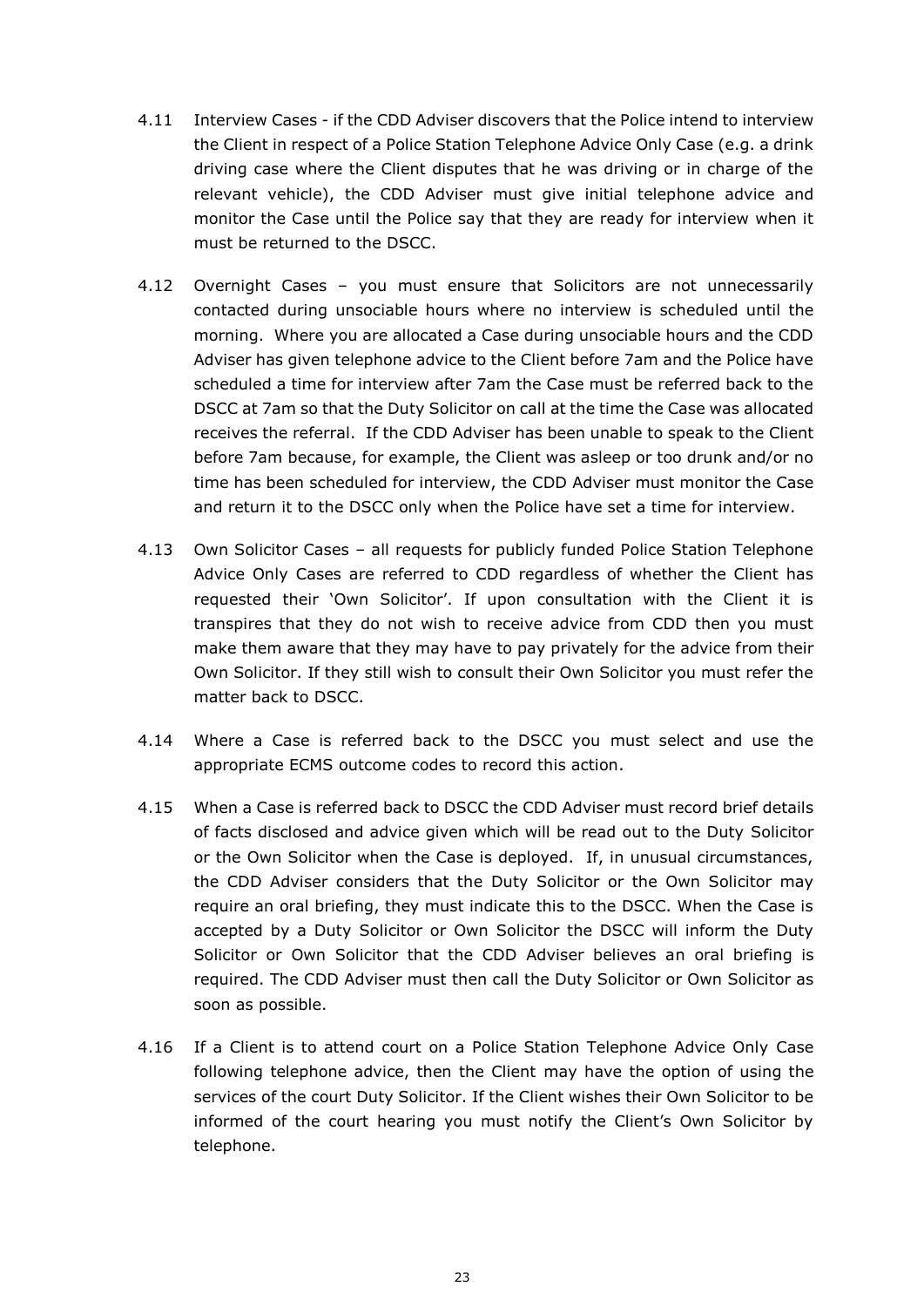- 4.17 Where paragraph [4.10](#page-21-0) to [4.13](#page-22-0) applies you must not deploy any Cases for attendance internally within your organisation.
- 4.18 If a Client requires advice as to which crime service provider to use, the Client will usually be advised to contact the court Duty Solicitor or alternatively be given details of Find A Legal Adviser website: http://find-legaladvice.justice.gov.uk/